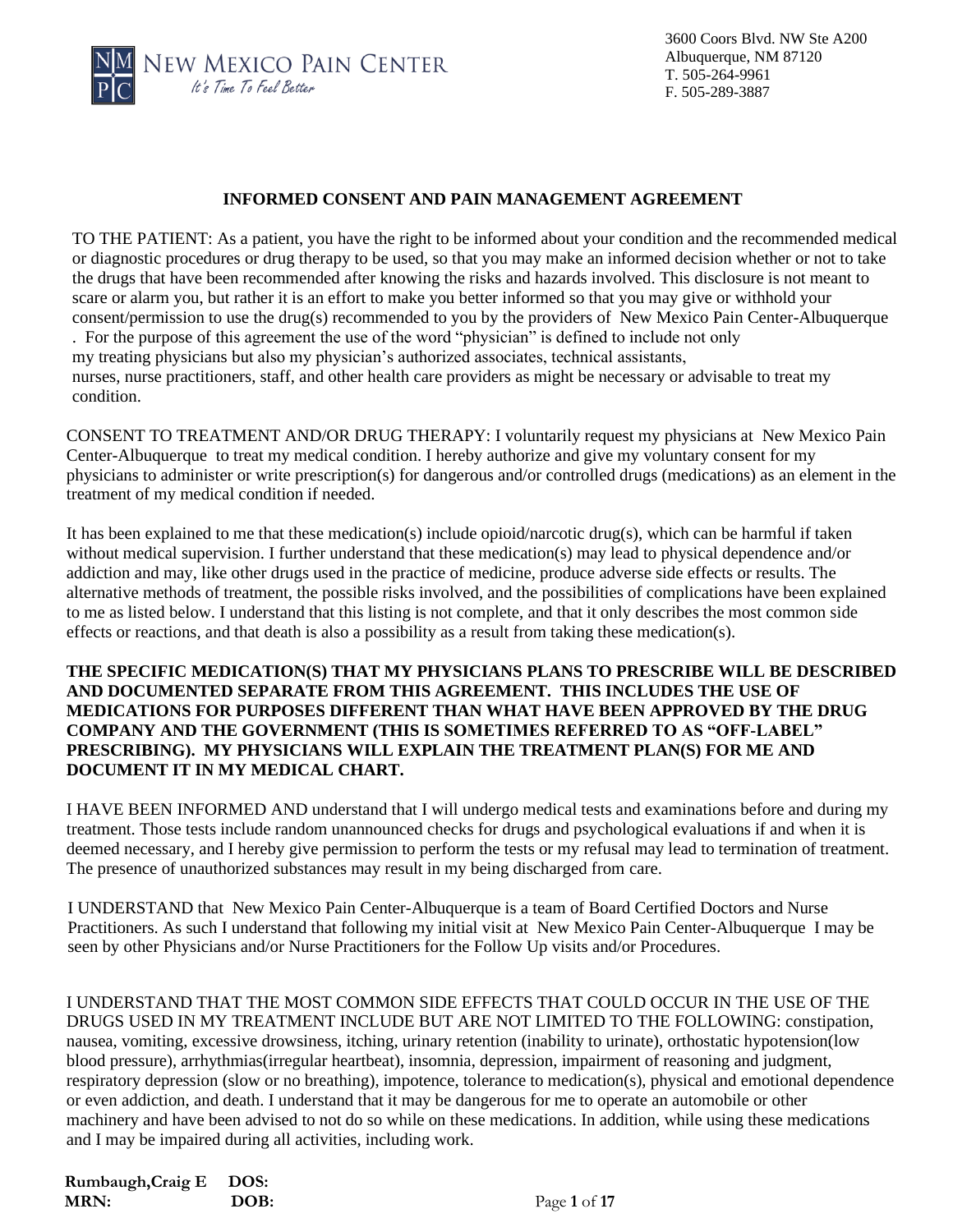

3600 Coors Blvd. NW Ste A200 Albuquerque, NM 87120 T. 505-264-9961 F. 505-289-3887

The alternative methods of treatment, the possible risks involved, and the possibilities of complications have been explained to me, and I still desire to receive medication(s) for the treatment of my medical condition.

The goal of this treatment is to help me gain control of my pain in order to live a more productive and active life. I realize that I may have a chronic illness and there is a limited chance for complete cure, but the goal of taking medication(s) on a regular basis is to reduce (but probably not eliminate) my pain so that I can enjoy an improved quality of life. I realize that the treatment for some will require prolonged or continuous use of medication(s), but an appropriate treatment goal may also mean the eventual withdrawal from the use of all medication(s). My treatment plan will be tailored specifically for me. I understand that I may withdraw from this treatment plan and discontinue the use of the medication(s) at any time and that I will notify my physicians of any discontinued use. I further understand that I will be provided medical supervision if needed when discontinuing medication use.

I understand that no warranty or guarantee has been made to me as to the results of any drug therapy or cure of any condition. The long-term use of medications to treat chronic pain is controversial because of the uncertainty regarding the extent to which they provide long-term benefit. I have been given the opportunity to ask questions about my condition and treatment, risks of non-treatment and the drug therapy, medical treatment or diagnostic procedure(s) to be used to treat my condition, and the risks and hazards of such drug therapy, treatment and procedure(s), and I believe that I have sufficient information to give this informed consent.

### **I UNDERSTAND AND AGREE TO THE FOLLOWING:**

That this pain management agreement relates to my use of any and all medication(s) (i.e., opioids, also called 'narcotics, painkillers', and other prescription medications, etc.) prescribed by my physicians. I understand that there are federal and state laws, regulations and policies regarding the use and prescribing of controlled substance(s). **Therefore, medication(s) will only be provided so long as I follow the rules specified in this Agreement.**

**My physicians may at any time choose to discontinue the medication(s). Failure to comply with any of the following guidelines and/or conditions may cause discontinuation of medication(s) and/or my discharge from care and treatment. Discharge may be immediate for any criminal behavior:**

- My progress will be periodically reviewed and, if the medication(s) are not improving my quality of life, the **medication(s) may be discontinued**.
- I will **disclose** to my physicians **all medication(s)** that I take at any time, prescribed by any physician.
- I will use the medication(s) **exactly as directed by my physicians**.
- I agree **not to** share, sell or otherwise permit others, including my family and friends, to have access to these medications.
- I will **not allow or assist in the misuse/diversion of my medications**; **nor will I give or sell them** to anyone else.
- All medication(s) must be obtained at **one pharmacy, where possible**. Should the need arise to change pharmacies, my physician must be informed. I will use only one pharmacy and I will provide my pharmacist a copy of this agreement. I authorize my physicians to release my medical records to my pharmacist as needed.
- I understand that my medication(s) will be refilled on a regular basis. I understand that my prescription(s) and my medication(s) are exactly like money**. If either are lost or stolen, they may NOT BE REPLACED.**
- Refill(s) **will not be ordered before the scheduled refill date**. I will not expect to receive additional medication(s) prior to the time of my next scheduled refill, even if my prescription(s) run out.
- I will receive pain medication(s) **ONLY from the New Mexico Pain Center-Albuquerque physicians** unless it is for an emergency **or** the medication(s) that is being prescribed by another physician is approved by my physician. If treated in the Emergency Room, I understand that I may be treated for any emergency, but I am not to fill prescriptions for pain medications provided to me at the time of discharge unless otherwise authorized by my physicians at New Mexico Pain Center-Albuquerque . Information that I have been receiving medication(s) prescribed by other doctors that has not been approved by my physician may lead to a discontinuation of medication(s) and treatment.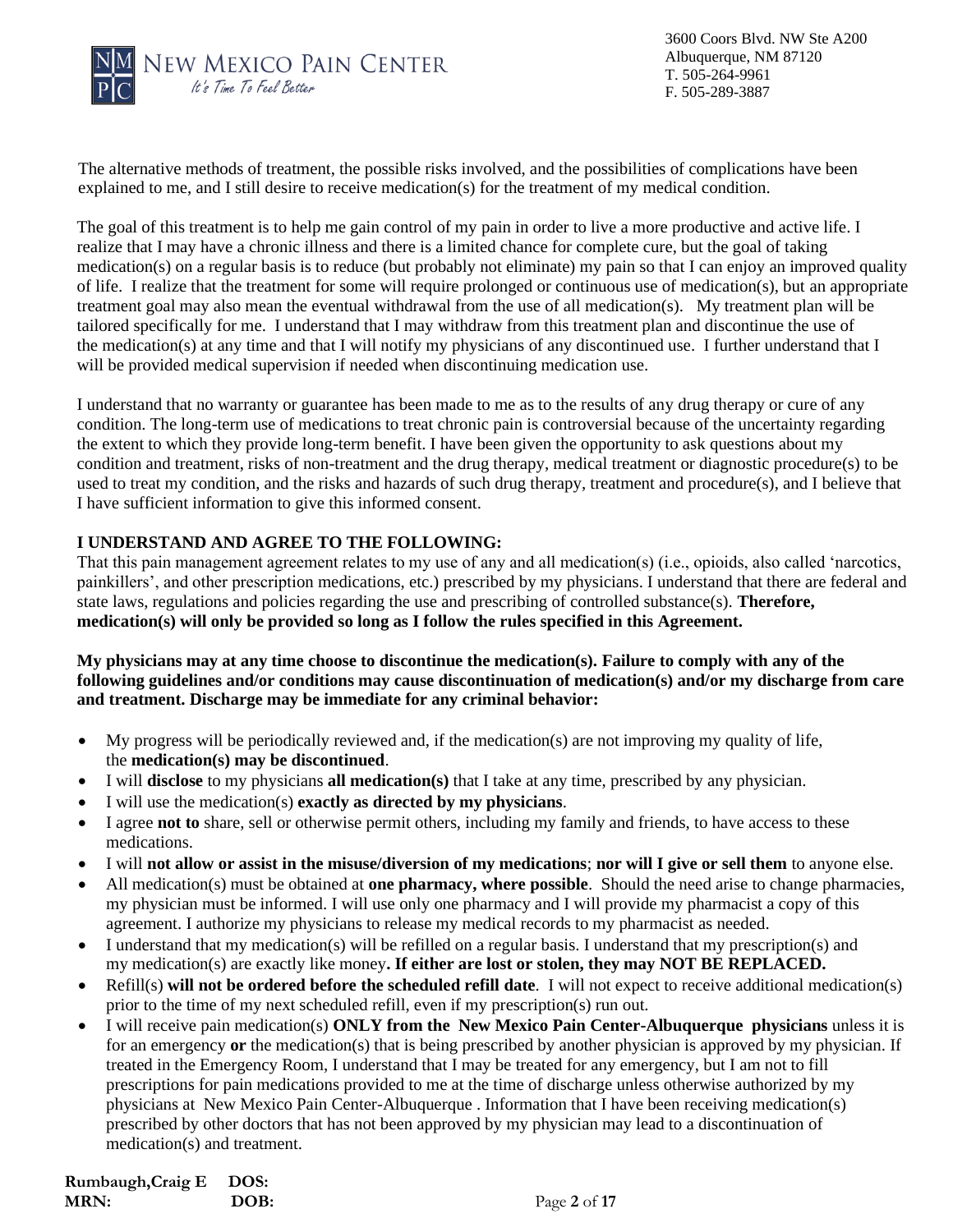

- Over the course of my treatment, **my physicians may try alternative medication(s) or therapies and may try to taper me off all medication(s**). I will not hold my physicians liable for problems caused by the discontinuance of medication(s).
- I **agree to submit to urine, saliva, blood and/or other laboratory screens** to detect the use of non-prescribed and prescribed medication(s) at any time and without prior warning. If I test positive for illegal substance(s), such as marijuana, speed, cocaine, etc., my treatment may be terminated. Also, a consult with, or referral to, an expert may be necessary: such as submitting to a psychiatric or psychological evaluation by a qualified physician such as an addictionologist or a physician who specializes in detoxification and rehabilitation and/or cognitive behavioral therapy/psychotherapy.
- I recognize that my condition may represent a complex problem which may benefit from physical therapy, psychotherapy, alternative medical care, etc. I also recognize **that my active participation** in the management of my pain is extremely important. I agree to **actively participate in all aspects of the pain management program** recommended by my physicians to achieve increased function and improved quality of life.
- I agree that I **shall inform any doctor** who may treat me for any other medical problem(s) that I am enrolled in a pain management program, since the use of other medication(s) may cause harm.
- I hereby give my physicians **permission to** discuss all diagnostic and treatment details with my other physician(s) and pharmacist(s) regarding my use of medications prescribed by my other physician(s).
- I must take the medication(s) as instructed by my physicians. **Any unauthorized increase** in the dose of medication(s) may be viewed as a cause for discontinuation of the treatment.
- I must **keep all follow-up appointments** as recommended by my physicians or my treatment may be discontinued. If I cannot make a scheduled appointment, I must contact New Mexico Pain Center-Albuquerque 24 hours prior to my scheduled appointment. I understand that repeated failure to do so may result in discontinuation of my care or a financial penalty.
- **I must bring my prescribed pain medications to every visit for my physicians to review. I understand that failure to do so will result in frequent urine/blood/saliva or other testing and may result in discontinuation of my care.**
- **I agree that my treatment at New Mexico Pain Center-Albuquerque may be DISCONTINUED if I am in any way hostile, combative, aggressive or inappropriate with any of my physicians, staff or other patients at New Mexico Pain Center-Albuquerque .**

# *FOR FEMALE PATIENTS ONLY:*

To the best of my knowledge **I am NOT pregnant. Initials** 

If I am not pregnant, I will use appropriate contraception/birth control during my course of treatment. I accept that it is **MY responsibility** to inform my physicians immediately if I become pregnant. **If I am pregnant or am uncertain, I WILL NOTIFY MY PHYSICIANS IMMEDIATELY**. All of the above possible effects of medication(s) have been fully explained to me and I understand that, at present, there have not been enough studies conducted on the long-term use of many medication(s) i.e. opioids/narcotics to assure complete safety to my unborn child(ren). With full knowledge of this, I consent to its use and hold my physicians harmless for injuries to the embryo/ fetus / baby.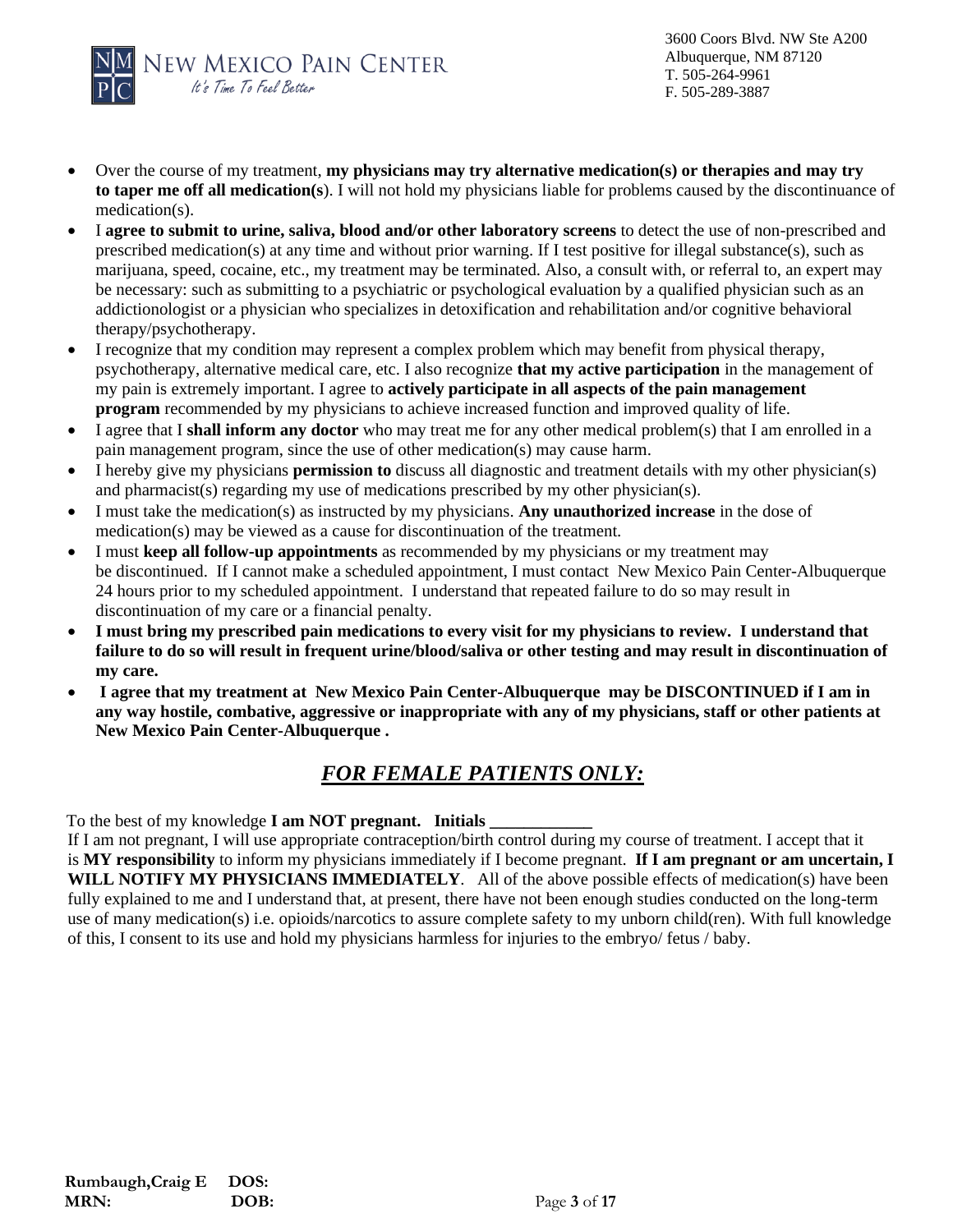

### **I certify and agree to the following:**

- 1. I am **not currently using illegal drugs or abusing prescription medication**(s) and I am not undergoing treatment for substance dependence (addiction) or abuse. I am reading and making this agreement while in full possession of my faculties and not under the influence of any substance that might impair my judgment.
- 2. I have **never been involved** in the sale, illegal possession, misuse/diversion or transport of controlled substance(s) (narcotics, sleeping pills, nerve pills, or painkillers) or illegal substances (marijuana, cocaine, heroin, etc.)
- 3. **No guarantee or assurance has been made** as to the results that may be obtained from my treatment. With full knowledge of the potential benefits and possible risks involved, I consent to treatment, since I realize that it provides me an opportunity to lead a more productive and active life.
- 4. I have reviewed the side effects of the medication(s) that may be used in the treatment of my condition. **I fully understand the explanations regarding the benefits and the risks of these medication(s) and I agree to the use of these medication(s) for my treatment.**

\_\_\_\_\_\_\_\_\_\_\_\_\_\_\_\_\_\_\_\_\_\_\_\_\_\_\_\_\_\_\_\_\_\_\_\_\_\_\_\_\_\_\_\_\_\_ \_\_\_\_\_\_\_\_\_

Rumbaugh,Craig E Provider Signature Date Printed Name Date

Patient Signature Date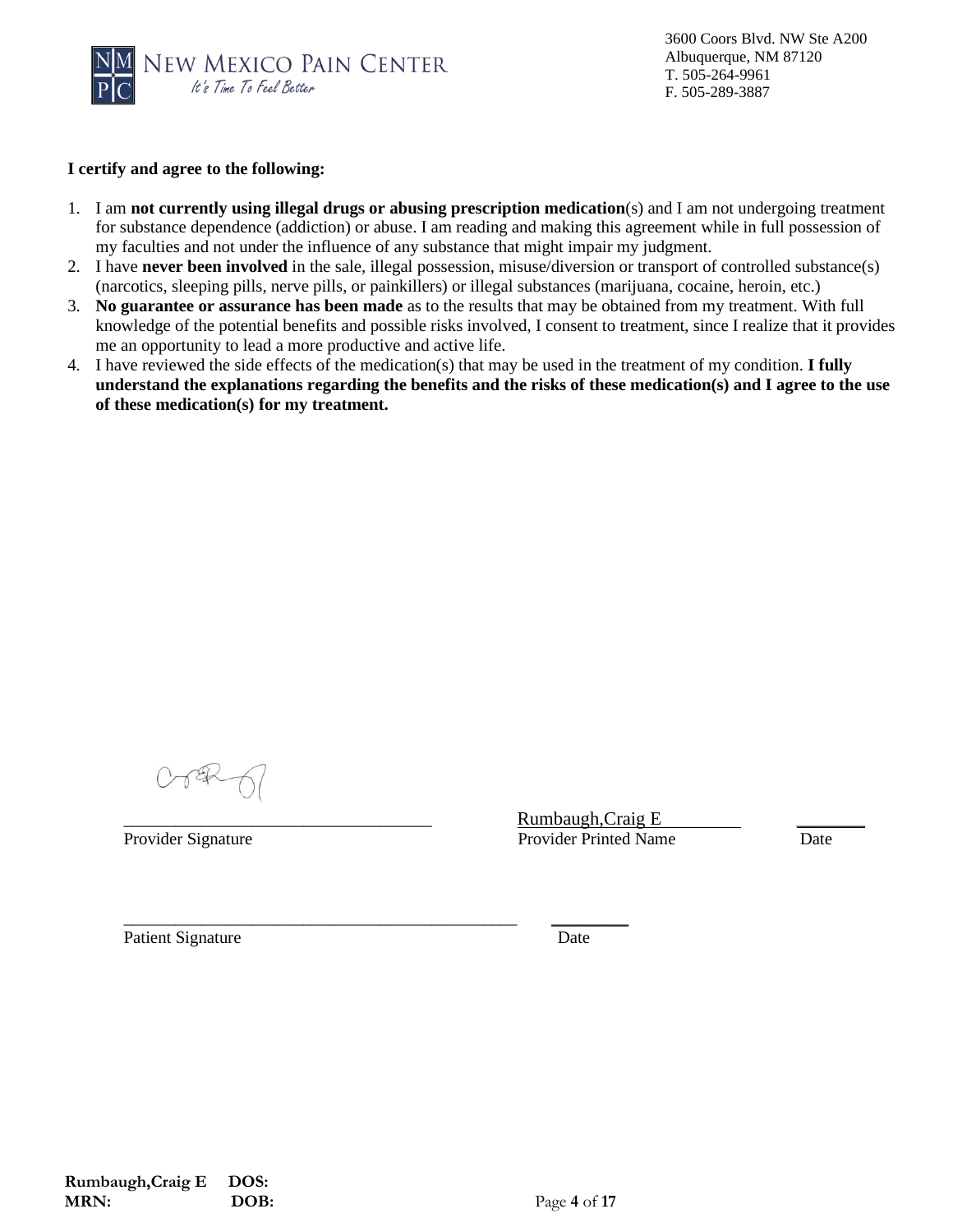**MRN: DOB: Page 5** of **17** 

## **FINANCIAL RESPONSIBILITY**

We charge what is usual and customary for our area of practice.

Full private payment or insurance co-pays/co-insurance and/or deductible for office visits, labs, toxicology screens, and/or any other service provided within The Pain Center are due at the time of service. Furthermore, account balances are due at the time of service unless prior arrangements have been made.

If I know I will be unable to make my appointment, I will notify the The Pain Center as soon as possible. I understand that cancellations must be made at least 24 hours before the scheduled appointment or I will be charged \$25. This fee is not charged to your insurance company.

This agreement is necessary in order to accept your insurance without having to bill you upfront. An account past due 90 days or more and payment plans that are not kept current, may be subject to collection and associated fees. By signing the agreement below, you assign insurance benefits to be paid directly to The Pain Center's parent company, EPMed, PA, and authorize the release of any information which may be needed for processing of all claims; certification/ case management/quality improvement; and/or other purposes related to the benefits of your health plan. Furthermore, understand that it is your responsibility to ensure that proper referrals or authorizations are obtained for each visit. Finally, we require notification of insurance changes at least one week prior to your scheduled appointment to avoid appointment delays and/or private pay expenses.

Please note we only bill insurance companies that we are contracted with. Furthermore, it is your responsibility to follow up with the insurance company to ensure the claim is paid within 60 days of the date of service. We must emphasize that as healthcare providers, our relationship is with you, our patient, and NOT with your insurance company. You are responsible for knowing what your insurance benefits are, including what your insurance will and will not pay for; and how to access your benefits, including obtaining referrals, etc. If you are unsure please contact your insurance carrier. This office assumes no responsibility for your lack of knowledge regarding your insurance benefits. **You are responsible for any remaining unpaid charge(s) as determined by your insurance company regardless of cause.**

**Initials \_\_\_\_\_\_\_**

**By signing below, you are stating that you understand and agree to all of the above.**

**Initials \_\_\_\_\_\_\_**

**Initials \_\_\_\_\_\_\_**

**Initials \_\_\_\_\_\_\_**

Patient Signature: \_\_\_\_\_\_\_\_\_\_\_\_\_\_\_\_\_\_\_\_\_\_\_\_\_\_\_\_\_\_\_\_\_\_\_\_\_\_\_\_\_\_\_\_\_\_\_\_\_\_ Date: \_\_\_\_\_\_\_\_\_\_\_\_\_\_\_\_\_\_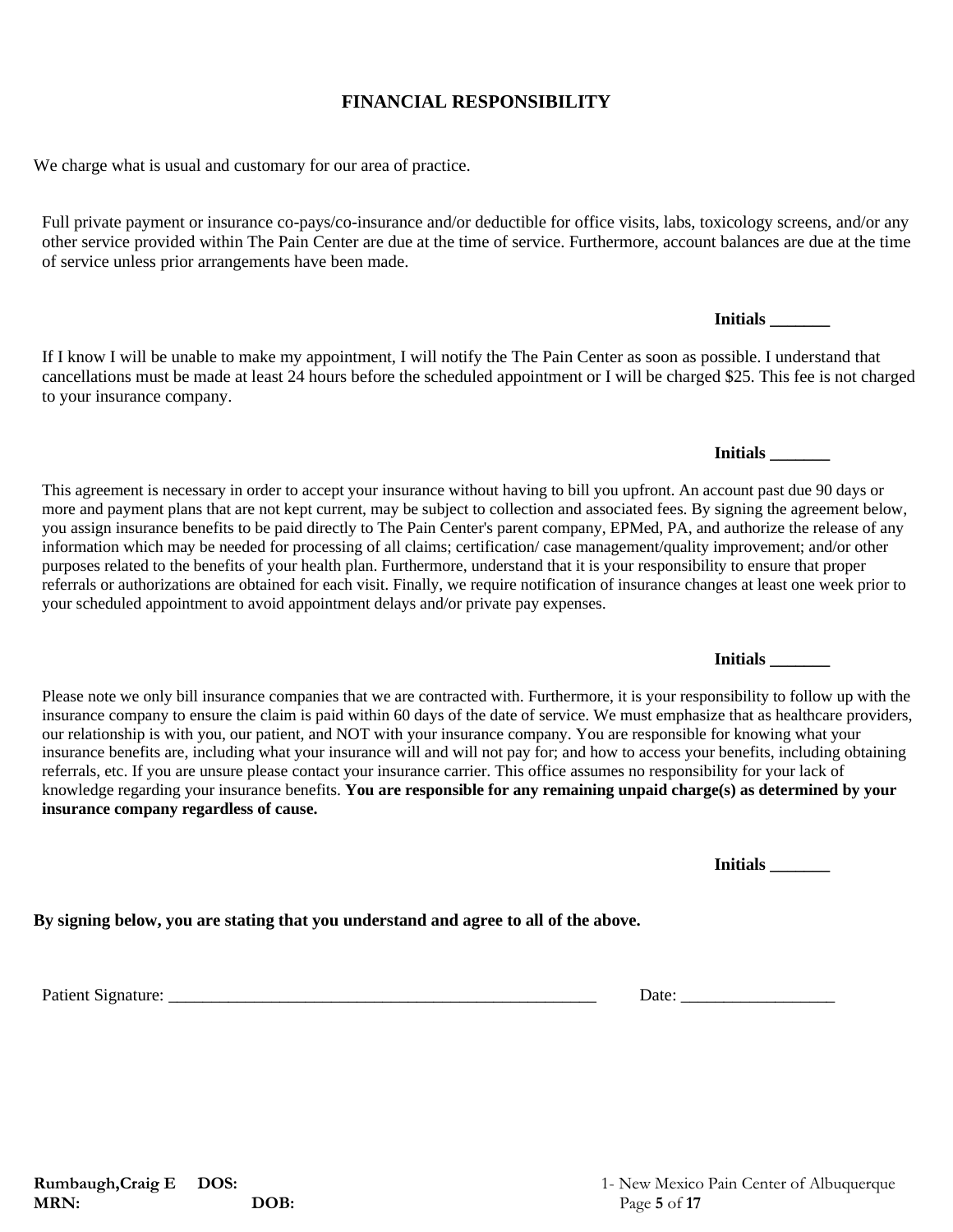### **AGREEMENT AS TO GOVERNING LAW AND FORUM**

The patient or the patient's representative and health care provider, including employees and agents of the health care provider, rendering or providing medical care, health care, or safety or professional or administrative services directly related to health care to patient agree: (1) that all health care rendered shall be governed exclusively and only by New Mexico Law and in no event shall the law of any other state apply to any health care rendered to patient; and (2) in the event of a dispute, any lawsuit, action, or cause of which in any way relates to health care provided to the patient shall only be brought in a New Mexico Court in the county/district where all or substantially all of the health care was provided or rendered and in no event will any lawsuit, action, or cause of action ever be brought in any other state. The choice of law and forum selection provisions of this paragraph are mandatory and are not permissive.

Patient Signature: \_\_\_\_\_\_\_\_\_\_\_\_\_\_\_\_\_\_\_\_\_\_\_\_\_\_\_\_\_\_\_\_\_\_\_\_ Date: \_\_\_\_\_\_\_\_\_\_\_\_\_\_\_\_\_\_\_\_\_\_

## **CONSENT TO LABORATORY TESTING & USE OF RESULTS**

In consideration of services rendered, I transfer and assign any benefits of insurance to The Pain Center and its affiliates (known collectively hereafter as EPMed, PA) and authorize EPMed, PA to submit claims on my behalf directly to my health insurance provider/plan. I acknowledge that EPMed, PA may submit laboratory specimens to a licensed reference laboratory to perform testing. I authorize EPMed, PA to release to my insurance carrier, or any health plan of which I am a member, any medical information needed for claim processing. I understand that EPMed, PA may be an out of network provider and my practitioner may hold an ownership interest in this laboratory, and as such, may receive a return of investment from this interest. I understand that I have the option of obtaining lab services from another facility and that upon my request will be provided a list of alternative laboratory facilities. I understand that if the insurance company pays me directly for services rendered by EPMed, PA, I am responsible to forward the payment to EPMed, PA. I agree that this Consent to Testing & Use of Results will cover all medical services rendered by EPMed, PA to me until such authorization is revoked in writing by me.

Patient Signature: \_\_\_\_\_\_\_\_\_\_\_\_\_\_\_\_\_\_\_\_\_\_\_\_\_\_\_\_\_\_\_\_\_\_\_ Date: \_\_\_\_\_\_\_\_\_\_\_\_\_\_\_\_\_\_\_\_\_\_\_\_\_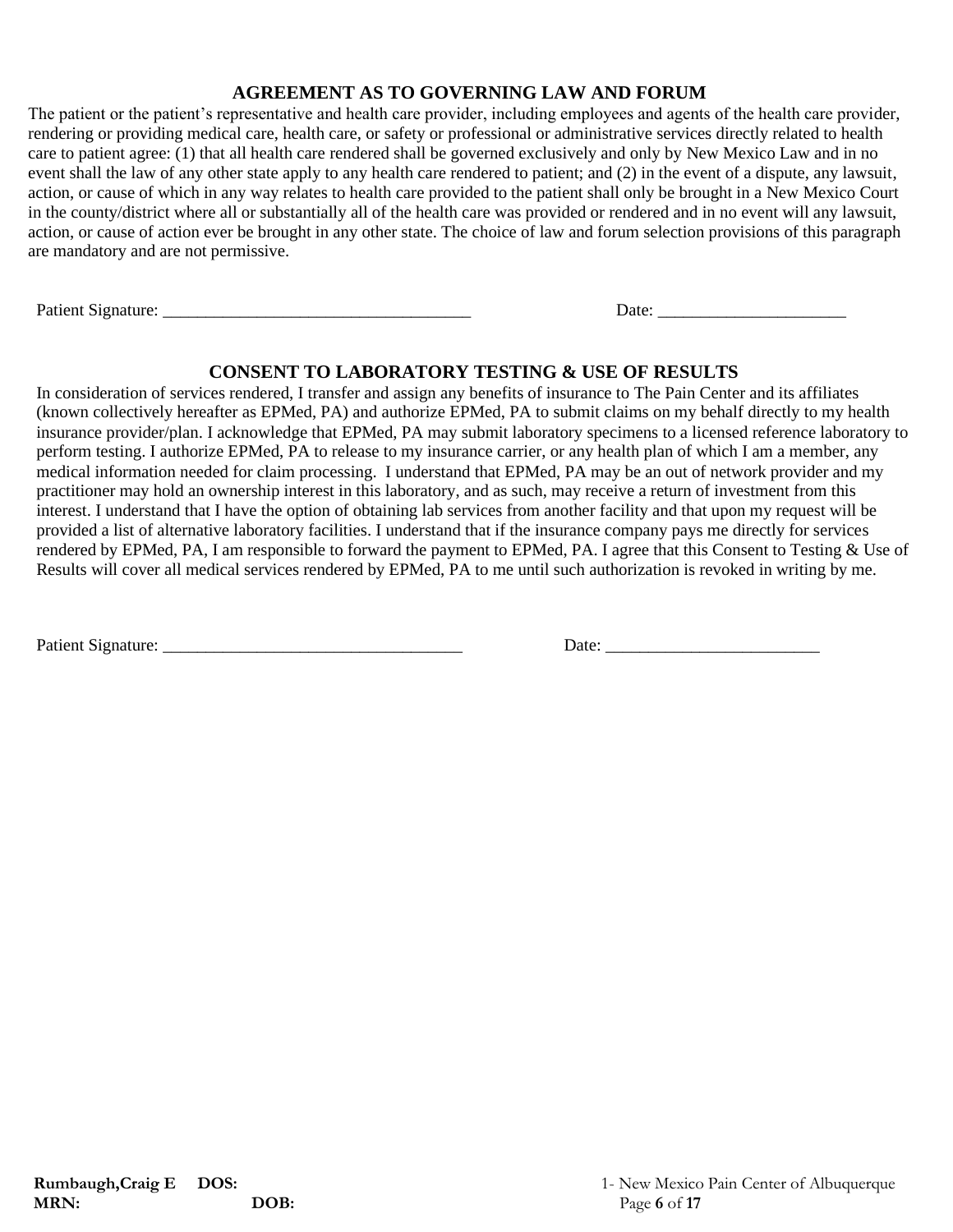### **AUTHORIZATION /AUTORIZACIÓN**

### **RELEASE OF MEDICAL RECORDS / PARA SOLICTAR REGISTROS MÉDICOS**

I/Yo, \_\_\_\_\_\_\_\_\_\_\_\_\_\_\_\_\_\_\_\_\_\_\_\_\_\_\_\_\_\_\_\_\_\_\_\_\_\_\_, date of birth/fecha de Nacimiento \_\_\_\_\_\_\_\_\_\_\_\_\_\_\_\_\_\_\_\_\_\_\_\_ authorize the custodian of records to release the following/autorizo al custodio de registros médicos a liberar lo siguiente:

☐ My medical records, including but not limited to: office visit notes, all imaging and all laboratory reports / Mis registros médicos, incluyendo pero no limitado a: notas de visita al consultorio, todos los informes de radiología y todo los informes de laboratorio.

\_\_\_\_\_\_\_\_\_\_\_\_\_\_\_\_\_\_\_\_\_\_\_\_\_\_\_\_\_\_\_\_\_\_\_\_\_\_\_\_\_\_\_\_\_\_\_\_\_\_\_\_\_\_\_\_\_\_\_\_\_\_\_\_\_\_\_\_\_\_\_\_\_\_\_\_\_\_\_\_\_\_\_\_\_\_\_\_\_\_\_\_\_\_\_\_\_\_\_

\_\_\_\_\_\_\_\_\_\_\_\_\_\_\_\_\_\_\_\_\_\_\_\_\_\_\_\_\_\_\_\_\_\_\_\_\_\_\_\_\_\_\_\_\_\_\_\_\_\_\_\_\_\_\_\_\_\_\_\_\_\_\_\_\_\_\_\_\_\_\_\_\_\_\_\_\_\_\_\_\_\_\_\_\_\_\_\_\_\_\_\_\_\_\_\_\_\_\_

\_\_\_\_\_\_\_\_\_\_\_\_\_\_\_\_\_\_\_\_\_\_\_\_\_\_\_\_\_\_\_\_\_\_\_\_\_\_\_\_\_\_\_\_\_\_\_\_\_\_\_\_\_\_\_\_\_\_\_\_\_\_\_\_\_\_\_\_\_\_\_\_\_\_\_\_\_\_\_\_\_\_\_\_\_\_\_\_\_\_\_\_\_\_\_\_\_\_\_

Please list any additional records or provide any restrictions on records to be forwarded/anote registros adicionales o restricciones en los registros que se mandaran:

Please fax or mail indicated records to / Por favor envie por fax o correo los registros indicados:

Fax: (915) 633-6598

EPMed, PA Medical Records Department P.O. Box 221530 El Paso, TX 79913

This information may be used/disclosed for the purpose of my healthcare / Esta información puede ser usada/revelada con el proposito de mi atencion de la salud.

Patient Signature / Firma del Paciente: Date / Fecha: Date / Fecha:

\_\_\_\_\_\_\_\_\_\_\_\_\_\_\_\_\_\_\_\_\_\_\_\_\_\_\_\_\_\_\_\_\_\_\_\_\_\_\_\_\_\_\_\_ \_\_\_\_\_\_\_\_\_\_\_\_\_\_\_\_\_

**MRN: DOB: Page 7** of 17

**Rumbaugh, Craig E DOS:** 1- New Mexico Pain Center of Albuquerque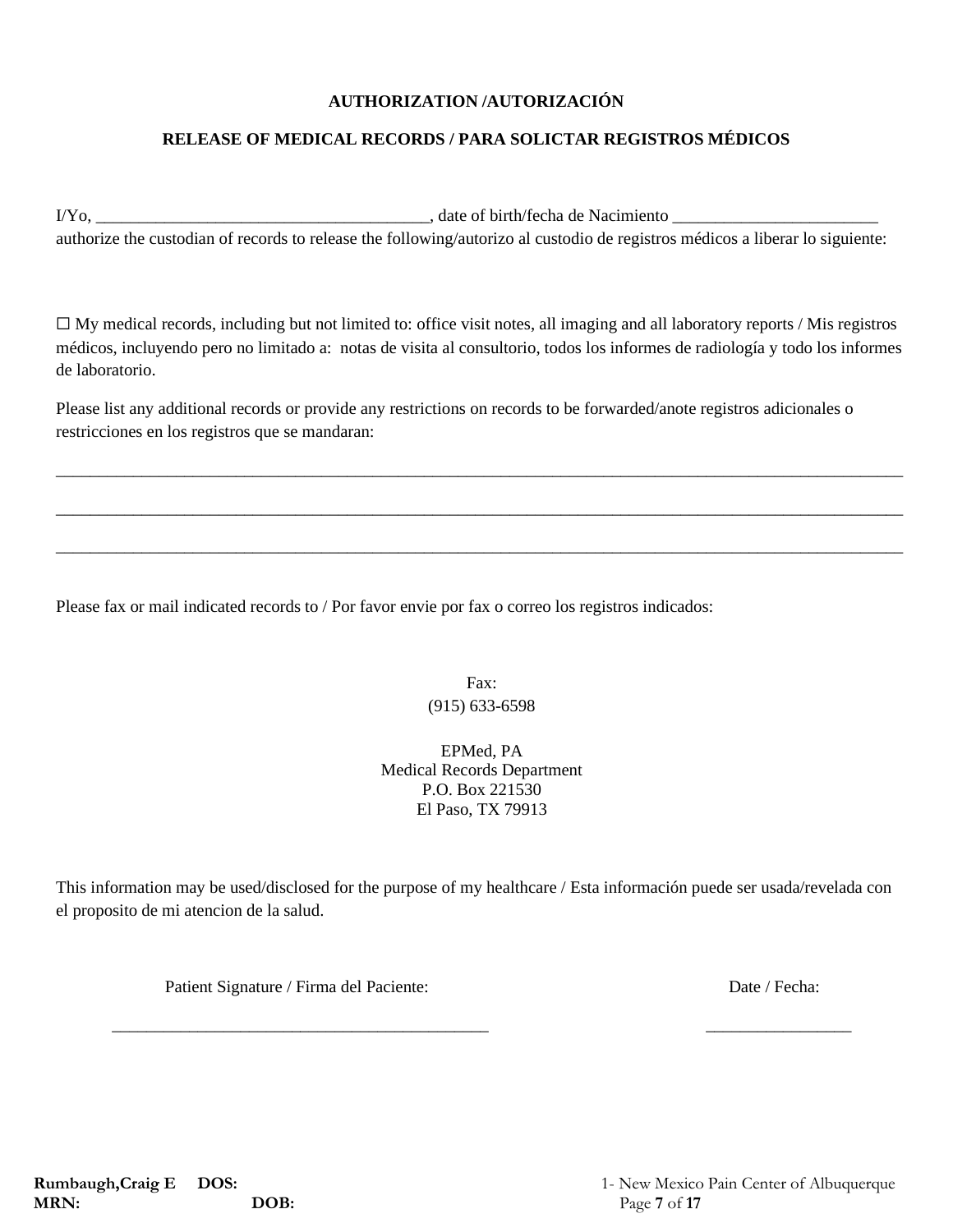# **PATIENT EDUCATION: SUICIDE RISK PREVENTION**

### **AN IMPORTANT MESSAGE TO THE PATIENT AND/OR PATIENT'S LOVED ONES**

If you or a loved one notice these warning signs listed below, seek help **immediately** and/or call one of the available suicide telephone hotlines listed below. Please know that if you have access to firearms or know your loved one has access to firearms, it is important to secure those safely away from reach NOW.

**TWO (2)** telephone numbers are provided for you today. One number is a national toll-free Suicide Prevention Hotline that is available 24 hours per day, 7 days per week.

• **Suicide Prevention Lifeline: 1-800-273-TALK (8255).** This national crisis hotline number serves English & Spanish speaking callers. • **Suicide & Crisis Center of Bernalillo : (855) 662-7474**

#### **Please Initial the Following Statements**

| I understand that driving can be dangerous if I am not fully alert and oriented, and I will not drive if I feel<br>impaired.                                         |
|----------------------------------------------------------------------------------------------------------------------------------------------------------------------|
| I understand that managing my medications may be difficult if I am distracted, angry, or confused and I will ask<br>for help with managing my medications if needed. |
| I understand that it is important that I am not alone, and I will call one of the numbers above if I am feeling lonely,<br>unsafe, or need someone to talk to.       |
| I understand that I should not use drugs, alcohol, or medication not currently prescribed to me in any other way<br>than how my doctor has prescribed them to me.    |

### **Suicide risks and warning signs- Please call for help IMMEDIATELY if you experience any of the following warning signs:**

- \* Seeking access to guns, pills, or other potentially harmful items or substances
- \* Talking or writing about death/dying or suicide when out of the ordinary
- \*Feeling of hopelessness
- \* Acting recklessly
- \* Feeling trapped as if there is no way out
- \* Increasing alcohol or drug use
- \* Withdrawal from family and friends
- \* Feeling anxious, agitated, unable to sleep or sleeping all of the time
- \* Dramatic Mood changes
- \* Seeing no reason for living or having no sense of purpose in life
- \* Giving away possessions to others that are of importance to the individual
- \* Cutting oneself or exhibiting other self-destructive or self-harming actions.

#### **I have received my suicide risk prevention education above and I understand its contents and my duties in regard to the information provided. I have had my questions answered to my satisfaction.**

Patient Signature:\_\_\_\_\_\_\_\_\_\_\_\_\_\_\_\_\_\_\_\_\_\_\_\_\_\_\_\_\_\_\_\_\_\_\_\_\_\_\_\_\_\_\_ Date:\_\_\_\_\_\_\_\_\_\_\_\_\_\_\_\_\_\_\_\_\_\_\_\_\_\_\_\_

PHI is any health information that can be tied to an individual, which under HIPAA means protected health information. Under HIPAA, protected health information (PHI) is considered to be individually identifiable information relating to the past, present, or future health status of an individual that is created, collected, or transmitted, or maintained by a HIPAA-covered entity in relation to the provision of healthcare, payment for healthcare services, or use in healthcare operations PHI such as diagnoses, treatment information, medical test results (ie. lab,radiology), HIV/AIDS status, and prescription information are considered protected health information under HIPAA, as are national identification numbers and demographic information such as birth dates, gender, ethnicity, and contact and emergency contact information.

**MRN: DOB: Page 8** of 17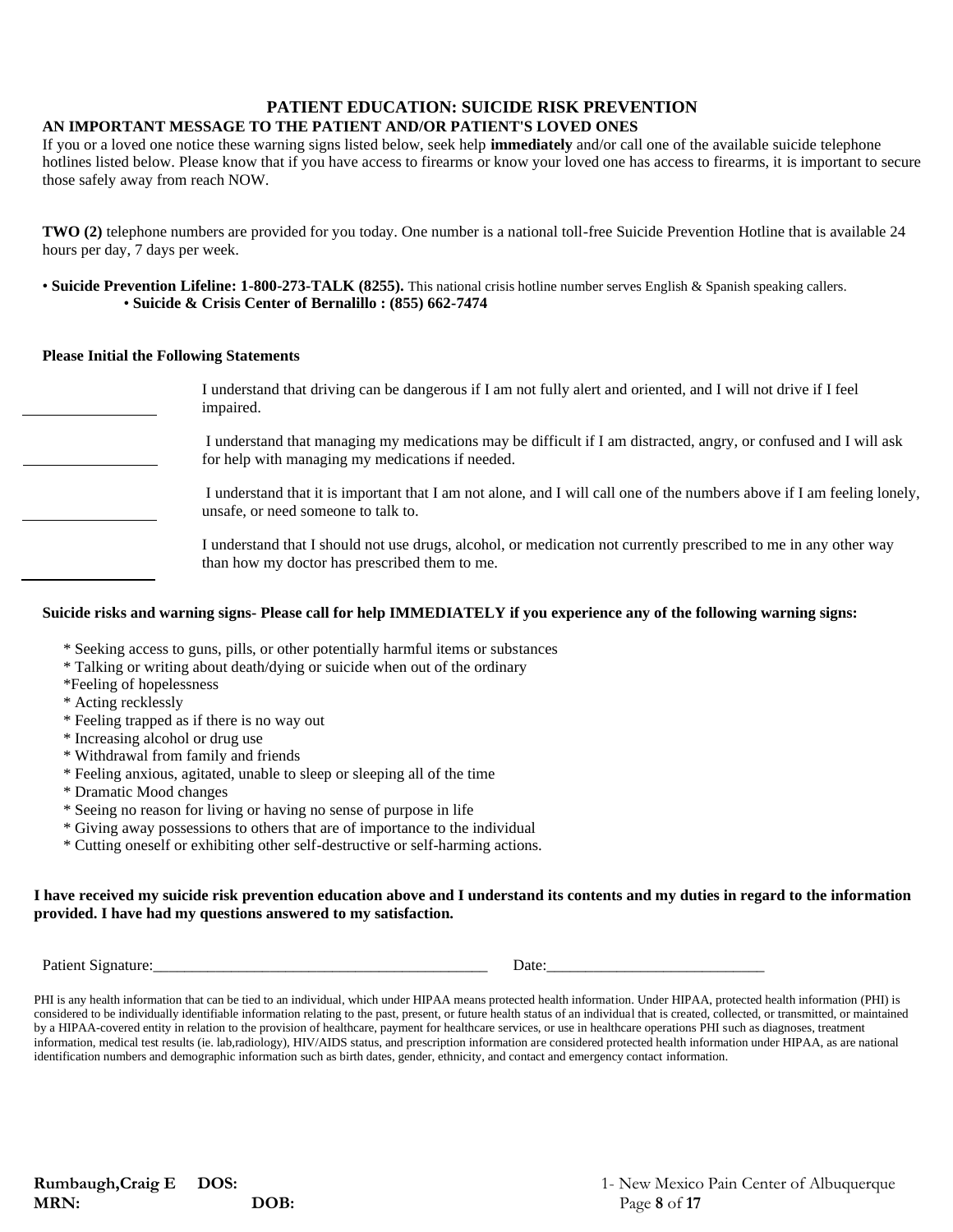## **HIPAA ACKNOWLEDGEMENT AND REQUESTED RESTRICTIONS**

By signing below, I acknowledge that I have read and understand The Pain Center's Notice of Privacy Practices. Upon my request I can be provided a copy for my records.

I consent to the use and disclosure of my medical information as set forth herein, except as expressly stated below. I hereby request the following restrictions on the use and/or disclosure (specify as applicable) of my information:

Patient Signature:

| <b>HIPAA PRIVACY AUTHORIZATION FORM</b><br>I do not authorize the use and/or disclosure of my Protected Health<br>Information (PHI).<br>I authorize The Pain Center to use and/or disclose the Protected Health Information (PHI) |                                                                                          |                                             |                      |  |  |  |  |  |  |  |  |  |
|-----------------------------------------------------------------------------------------------------------------------------------------------------------------------------------------------------------------------------------|------------------------------------------------------------------------------------------|---------------------------------------------|----------------------|--|--|--|--|--|--|--|--|--|
| selected below:<br><b>Name</b>                                                                                                                                                                                                    | <b>DOB</b>                                                                               | <b>Prescriptions</b><br><b>Pick Up Only</b> | All PHI <sup>*</sup> |  |  |  |  |  |  |  |  |  |
|                                                                                                                                                                                                                                   |                                                                                          |                                             |                      |  |  |  |  |  |  |  |  |  |
|                                                                                                                                                                                                                                   |                                                                                          |                                             |                      |  |  |  |  |  |  |  |  |  |
|                                                                                                                                                                                                                                   |                                                                                          |                                             |                      |  |  |  |  |  |  |  |  |  |
| This authorization is valid for the following:<br>All past, present, and future appointments.<br>Only from $\_\_\_\_\_$ to $\_\_\_\_\_\_\_\_$                                                                                     |                                                                                          |                                             |                      |  |  |  |  |  |  |  |  |  |
| Date                                                                                                                                                                                                                              | Date                                                                                     |                                             |                      |  |  |  |  |  |  |  |  |  |
|                                                                                                                                                                                                                                   | I understand that I have the right to revoke this authorization, in writing at any time. |                                             |                      |  |  |  |  |  |  |  |  |  |

Patient Signature: \_\_\_\_\_\_\_\_\_\_\_\_\_\_\_\_\_\_\_\_\_\_ Date: \_\_\_\_\_\_\_\_\_\_\_\_\_\_\_\_\_\_\_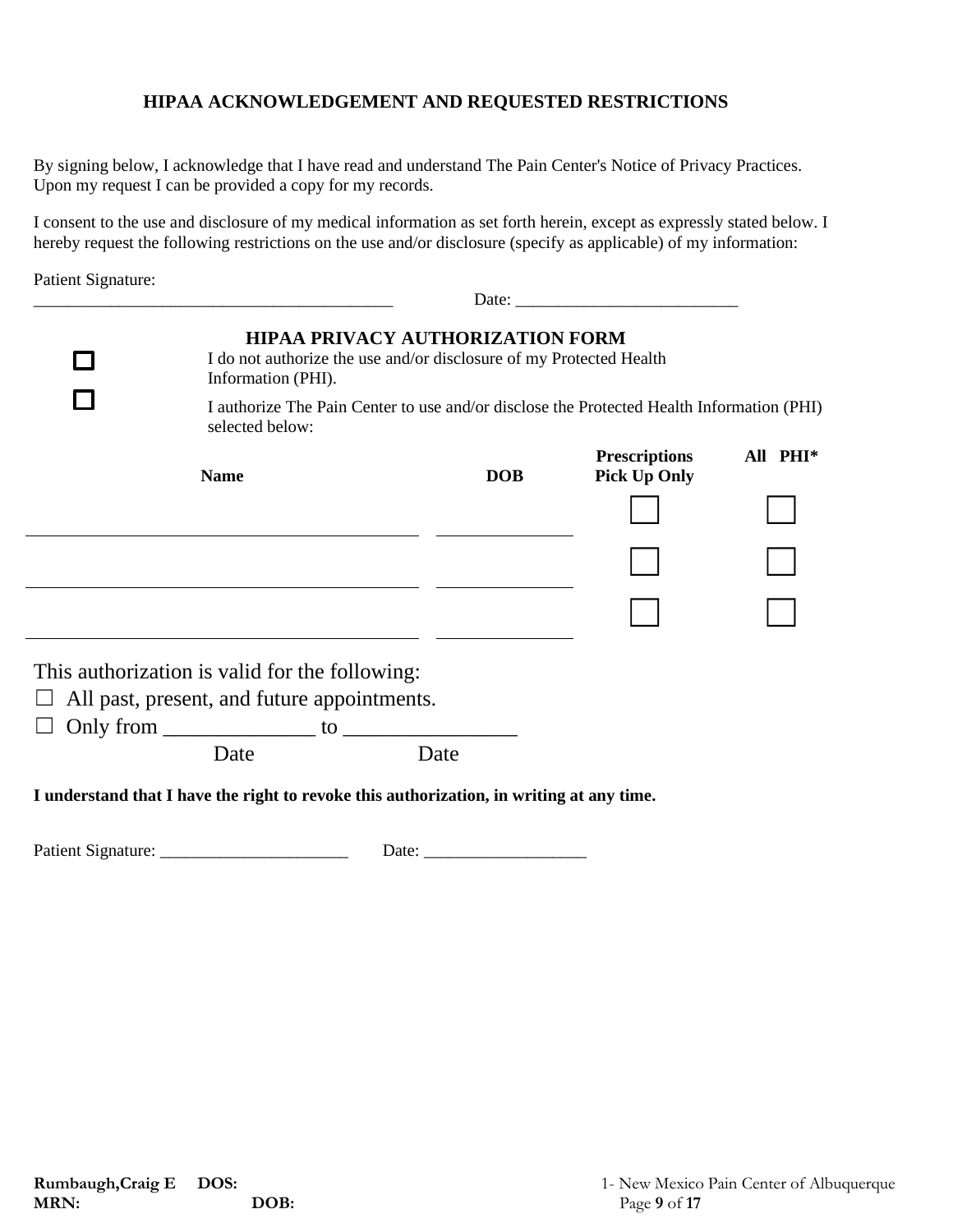|                     | Last Name:                                                                                                                                                                                                                                                                                                                                                                                                            | First Name:<br>Middle Initial:                                                                                                                                                                                                                                                                                                             |  |  |  |  |  |  |
|---------------------|-----------------------------------------------------------------------------------------------------------------------------------------------------------------------------------------------------------------------------------------------------------------------------------------------------------------------------------------------------------------------------------------------------------------------|--------------------------------------------------------------------------------------------------------------------------------------------------------------------------------------------------------------------------------------------------------------------------------------------------------------------------------------------|--|--|--|--|--|--|
|                     | Physical Address:<br>Apt. #                                                                                                                                                                                                                                                                                                                                                                                           | City/State/Zip:                                                                                                                                                                                                                                                                                                                            |  |  |  |  |  |  |
|                     | Mailing Address (if different)                                                                                                                                                                                                                                                                                                                                                                                        | City/State/Zip:                                                                                                                                                                                                                                                                                                                            |  |  |  |  |  |  |
|                     | Home Phone:<br>Cell Phone:                                                                                                                                                                                                                                                                                                                                                                                            | Work Phone:                                                                                                                                                                                                                                                                                                                                |  |  |  |  |  |  |
|                     | Referring Physician:                                                                                                                                                                                                                                                                                                                                                                                                  | Who is your primary care physician?                                                                                                                                                                                                                                                                                                        |  |  |  |  |  |  |
|                     | Date of Birth:                                                                                                                                                                                                                                                                                                                                                                                                        | Gender:                                                                                                                                                                                                                                                                                                                                    |  |  |  |  |  |  |
|                     | Social Security #:                                                                                                                                                                                                                                                                                                                                                                                                    | <b>Emergency Contact Name:</b>                                                                                                                                                                                                                                                                                                             |  |  |  |  |  |  |
|                     | <b>Emergency Contact Phone:</b>                                                                                                                                                                                                                                                                                                                                                                                       | Relationship to Patient:                                                                                                                                                                                                                                                                                                                   |  |  |  |  |  |  |
| Patient Information | Would you prefer appointment reminders via text or voice call?                                                                                                                                                                                                                                                                                                                                                        | $\Box$ Text $\Box$ Phone                                                                                                                                                                                                                                                                                                                   |  |  |  |  |  |  |
|                     | What is your preferred phone number to receive reminders?                                                                                                                                                                                                                                                                                                                                                             | $\Box$ Cell Phone $\Box$ Home Phone                                                                                                                                                                                                                                                                                                        |  |  |  |  |  |  |
|                     | How Did You Hear About Us? □ Billboard □ Flyer □ Friend □ Google/Internet □ Magazine □ Radio                                                                                                                                                                                                                                                                                                                          |                                                                                                                                                                                                                                                                                                                                            |  |  |  |  |  |  |
|                     |                                                                                                                                                                                                                                                                                                                                                                                                                       | $\begin{tabular}{ c c c } \hline \quad \quad \quad & \quad \quad \quad & \quad \quad \quad & \quad \quad \quad \\ \hline \hline \quad \quad & \quad \quad & \quad \quad & \quad \quad \quad \\ \hline \end{tabular} \hspace{1cm} Orher: \begin{tabular}{ c c c c } \hline \quad \quad & \quad \quad & \quad \quad \\ \hline \end{tabular}$ |  |  |  |  |  |  |
|                     | Have you been treated by a pain specialist in the past?                                                                                                                                                                                                                                                                                                                                                               | $\square$ No $\square$ Yes, Name of pain specialist:                                                                                                                                                                                                                                                                                       |  |  |  |  |  |  |
|                     | $\Box$ No $\Box$ Yes<br>Do you have an implanted pain pump?                                                                                                                                                                                                                                                                                                                                                           |                                                                                                                                                                                                                                                                                                                                            |  |  |  |  |  |  |
|                     | Do you reside in a nursing home?<br>$\Box$ No $\Box$ Yes, Where:                                                                                                                                                                                                                                                                                                                                                      |                                                                                                                                                                                                                                                                                                                                            |  |  |  |  |  |  |
|                     | <b>Primary Medical Insurance</b>                                                                                                                                                                                                                                                                                                                                                                                      | Secondary Medical Insurance $\Box N/A$                                                                                                                                                                                                                                                                                                     |  |  |  |  |  |  |
|                     | Insurance Company Name:                                                                                                                                                                                                                                                                                                                                                                                               | <b>Insurance Company Name:</b>                                                                                                                                                                                                                                                                                                             |  |  |  |  |  |  |
|                     | Policy Number:                                                                                                                                                                                                                                                                                                                                                                                                        | Policy Number:                                                                                                                                                                                                                                                                                                                             |  |  |  |  |  |  |
| Insurance           | Policy Holder's Name & Date of Birth: $\square$ Self $\square$ Other                                                                                                                                                                                                                                                                                                                                                  | Policy Holder's Name & Date of Birth: □ Self □ Other                                                                                                                                                                                                                                                                                       |  |  |  |  |  |  |
|                     | Policy Holder's Social Security #: □ Self □ Other                                                                                                                                                                                                                                                                                                                                                                     | Policy Holder's Social Security #: $\Box$ Self $\Box$ Other                                                                                                                                                                                                                                                                                |  |  |  |  |  |  |
|                     | Patient Relationship to Policy Holder: □ Self □ Other                                                                                                                                                                                                                                                                                                                                                                 | Patient Relationship to Policy Holder: □ Self □ Other                                                                                                                                                                                                                                                                                      |  |  |  |  |  |  |
|                     |                                                                                                                                                                                                                                                                                                                                                                                                                       | $\Box$ Does Not Have Email $\Box$ Will Not Disclose                                                                                                                                                                                                                                                                                        |  |  |  |  |  |  |
|                     | Race                                                                                                                                                                                                                                                                                                                                                                                                                  |                                                                                                                                                                                                                                                                                                                                            |  |  |  |  |  |  |
| nation              | □ African American □ Asian □ Caucasian □ Declined to Specify □ Other:                                                                                                                                                                                                                                                                                                                                                 |                                                                                                                                                                                                                                                                                                                                            |  |  |  |  |  |  |
|                     | Ethnicity                                                                                                                                                                                                                                                                                                                                                                                                             |                                                                                                                                                                                                                                                                                                                                            |  |  |  |  |  |  |
| Additional Inform   | $\Box$ Declined to Specify $\Box$ Other:<br>$\Box$ Hispanic or Latino $\Box$ Not Hispanic or Latino                                                                                                                                                                                                                                                                                                                   |                                                                                                                                                                                                                                                                                                                                            |  |  |  |  |  |  |
|                     | <b>Preferred Language</b>                                                                                                                                                                                                                                                                                                                                                                                             |                                                                                                                                                                                                                                                                                                                                            |  |  |  |  |  |  |
|                     | $\Box$ English<br>$\Box$ Spanish<br>$\Box$ $\Box$                                                                                                                                                                                                                                                                                                                                                                     |                                                                                                                                                                                                                                                                                                                                            |  |  |  |  |  |  |
|                     | Preferred Pharmacy & Location/Phone Number:                                                                                                                                                                                                                                                                                                                                                                           |                                                                                                                                                                                                                                                                                                                                            |  |  |  |  |  |  |
|                     |                                                                                                                                                                                                                                                                                                                                                                                                                       |                                                                                                                                                                                                                                                                                                                                            |  |  |  |  |  |  |
| Signature           | In an effort to make communication seamless and allow open access to your medical records EPMed, PA and its affiliates will use, but not share,<br>your email for correspondence to include but not limit its use to the following: appointment reminders, prescriptions, medical records access and<br>newsletter updates. By signing our treatment agreement you authorize the use of your email for such purposes. |                                                                                                                                                                                                                                                                                                                                            |  |  |  |  |  |  |
|                     |                                                                                                                                                                                                                                                                                                                                                                                                                       |                                                                                                                                                                                                                                                                                                                                            |  |  |  |  |  |  |
|                     |                                                                                                                                                                                                                                                                                                                                                                                                                       |                                                                                                                                                                                                                                                                                                                                            |  |  |  |  |  |  |
|                     |                                                                                                                                                                                                                                                                                                                                                                                                                       |                                                                                                                                                                                                                                                                                                                                            |  |  |  |  |  |  |
|                     |                                                                                                                                                                                                                                                                                                                                                                                                                       |                                                                                                                                                                                                                                                                                                                                            |  |  |  |  |  |  |
|                     |                                                                                                                                                                                                                                                                                                                                                                                                                       |                                                                                                                                                                                                                                                                                                                                            |  |  |  |  |  |  |
|                     |                                                                                                                                                                                                                                                                                                                                                                                                                       |                                                                                                                                                                                                                                                                                                                                            |  |  |  |  |  |  |
| MRN:                | Rumbaugh, Craig E<br>DOS:<br>DOB:                                                                                                                                                                                                                                                                                                                                                                                     | 1- New Mexico Pain Center of Albuquerque<br>Page 10 of 17                                                                                                                                                                                                                                                                                  |  |  |  |  |  |  |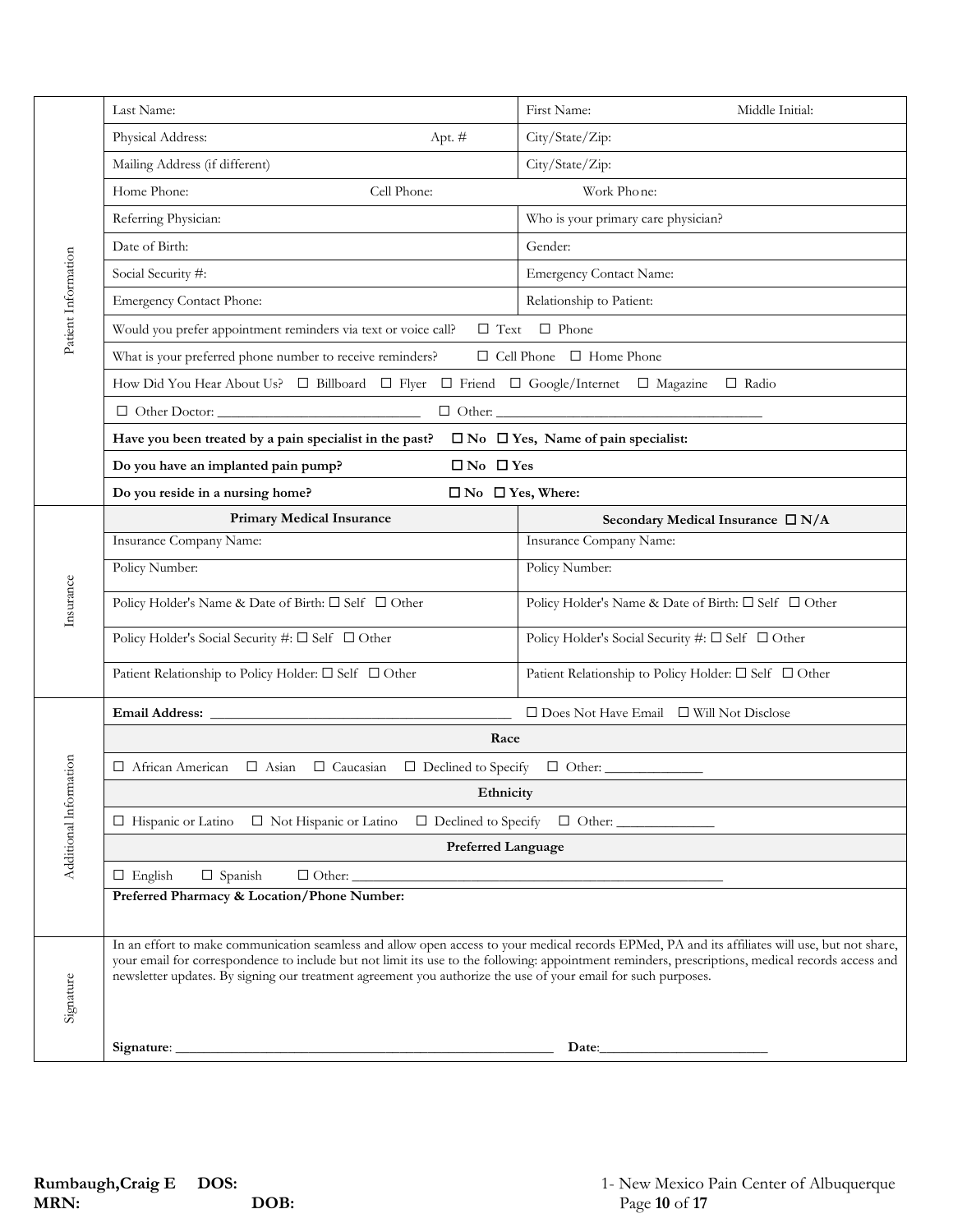| Do you suffer from migraine headaches? | $\square$ No | $\Box$ Yes, on occasion $\Box$ Yes, frequently |  |
|----------------------------------------|--------------|------------------------------------------------|--|
|----------------------------------------|--------------|------------------------------------------------|--|

| Please answer each question by placing a $\checkmark$ in the appropriate box                                                                                          | Not at<br>A11 | <b>Several</b><br>Days | More than<br>Half the<br>Days | <b>Nearly</b><br>Everyday |
|-----------------------------------------------------------------------------------------------------------------------------------------------------------------------|---------------|------------------------|-------------------------------|---------------------------|
| 1. Little interest or pleasure in doing things?                                                                                                                       |               |                        |                               |                           |
| 2. Feeling down, depressed, or hopeless?                                                                                                                              |               |                        |                               |                           |
| 3. Trouble falling or staying asleep, or sleeping too much?                                                                                                           |               |                        |                               |                           |
| 4. Feeling tired or having little energy?                                                                                                                             |               |                        |                               |                           |
| 5. Poor appetite or overeating?                                                                                                                                       |               |                        |                               |                           |
| 6. Feeling bad about yourself -or that you are a failure or have let<br>yourself or family down?                                                                      |               |                        |                               |                           |
| 7. Trouble concentrating on things such as reading the newspaper or<br>watching TV?                                                                                   |               |                        |                               |                           |
| 8. Moving or speaking so slowly that other people have noticed? Or the<br>opposite? Being so fidgety or restless that you have been moving<br>around more than usual? |               |                        |                               |                           |
| 9. Thoughts that you would be better off dead, or hurting yourself in<br>someway?                                                                                     |               |                        |                               |                           |

### **Chief Complaint/Reason for Visit:** \_\_\_\_\_\_\_\_\_\_\_\_\_\_\_\_\_\_\_\_\_\_\_\_\_\_\_\_\_\_\_\_\_\_\_\_\_\_\_\_\_\_\_\_\_\_\_\_\_\_\_\_\_\_\_\_\_\_\_\_\_\_\_\_\_\_\_\_\_\_\_\_\_

# **When did the pain start / Cause of Pain? (Please be detailed) \_\_\_\_**\_\_\_\_\_\_\_\_\_\_\_\_\_\_\_\_\_\_\_\_\_\_\_\_\_\_\_\_\_\_\_\_\_\_\_\_\_\_\_\_\_\_\_\_\_\_\_

| Pain Scale      |                                          |      |      |      |      |      |      |      |      |      |       |
|-----------------|------------------------------------------|------|------|------|------|------|------|------|------|------|-------|
|                 | $0 = No$ Pain & $10 = Excruciating$ Pain |      |      |      |      |      |      |      |      |      |       |
| Pain Level      | 0/10                                     | 1/10 | 2/10 | 3/10 | 4/10 | 5/10 | 6/10 | 7/10 | 8/10 | 9/10 | 10/10 |
| Current Pain    |                                          |      |      |      |      |      |      |      |      |      |       |
| Least Pain      |                                          |      |      |      |      |      |      |      |      |      |       |
| Average Pain    |                                          |      |      |      |      |      |      |      |      |      |       |
| Acceptable Pain |                                          |      |      |      |      |      |      |      |      |      |       |
| Max Pain        |                                          |      |      |      |      |      |      |      |      |      |       |

\_\_\_\_\_\_\_\_\_\_\_\_\_\_\_\_\_\_\_\_\_\_\_\_\_\_\_\_\_\_\_\_\_\_\_\_\_\_\_\_\_\_\_\_\_\_\_\_\_\_\_\_\_\_\_\_\_\_\_\_\_\_\_\_\_\_\_\_\_\_\_\_\_\_\_\_\_\_\_\_\_\_\_\_\_\_\_\_\_\_\_\_\_\_\_\_\_\_\_\_\_\_\_

\_\_\_\_\_\_\_\_\_\_\_\_\_\_\_\_\_\_\_\_\_\_\_\_\_\_\_\_\_\_\_\_\_\_\_\_\_\_\_\_\_\_\_\_\_\_\_\_\_\_\_\_\_\_\_\_\_\_\_\_\_\_\_\_\_\_\_\_\_\_\_\_\_\_\_\_\_\_\_\_\_\_\_\_\_\_\_\_\_\_\_\_\_\_\_\_\_\_\_\_\_\_\_

| Relief that medication(s) provide:                                                                                                                             |  |  |  |  |  |  |  |  |
|----------------------------------------------------------------------------------------------------------------------------------------------------------------|--|--|--|--|--|--|--|--|
| $\Box$ 0-10% $\Box$ 10-20% $\Box$ 20-30% $\Box$ 30-40% $\Box$ 40-50% $\Box$ 50-60% $\Box$ 60-70% $\Box$ 70-80% $\Box$ 80-90% $\Box$ 90-100% $\Box$ 100% $\Box$ |  |  |  |  |  |  |  |  |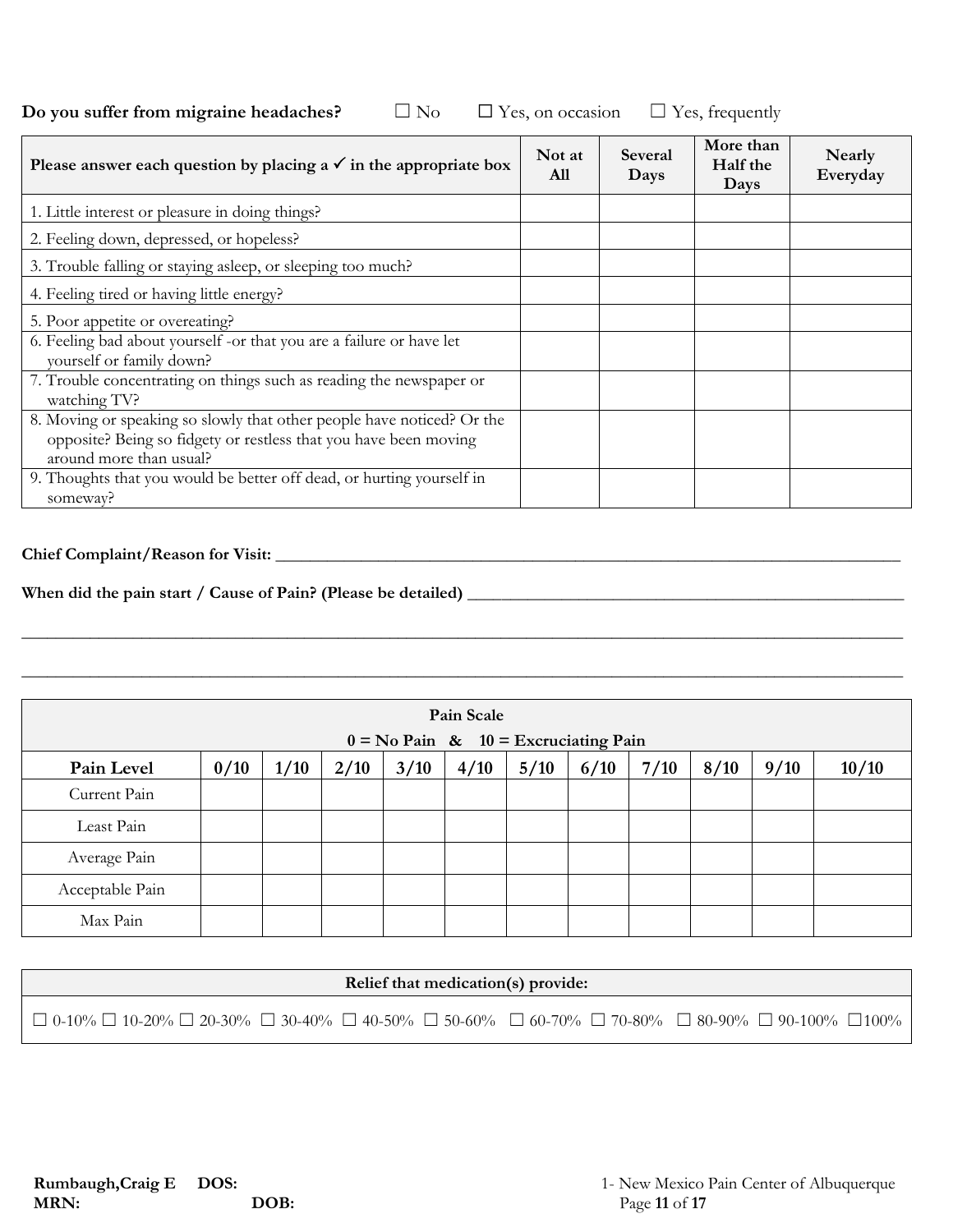**If you have a list or the bottles, please provide them to the assistant and go to the next section.**

**Current Medications**

| Carrent Medications    |                  |  |  |  |  |  |  |  |
|------------------------|------------------|--|--|--|--|--|--|--|
| <b>Medication Name</b> | Dose & How Taken |  |  |  |  |  |  |  |
|                        |                  |  |  |  |  |  |  |  |
|                        |                  |  |  |  |  |  |  |  |
|                        |                  |  |  |  |  |  |  |  |
|                        |                  |  |  |  |  |  |  |  |
|                        |                  |  |  |  |  |  |  |  |
|                        |                  |  |  |  |  |  |  |  |
|                        |                  |  |  |  |  |  |  |  |
|                        |                  |  |  |  |  |  |  |  |

### **SOAPP® VERSION 1.0-14Q**

The following set of questions are given to all patients. Please answer each question as honestly as possible. This information is for our records and will remain confidential. Your answers alone will not determine your treatment plan.

#### **Please answer the questions below using the following scale:**

 $0 =$  Never  $1 =$  Seldom  $2 =$  Sometimes  $3 =$  Often  $4 =$  Very Often

| 1. How often do you have mood swings?                                                                                     | $\Omega$ |   | 2 | 3 | 4              |
|---------------------------------------------------------------------------------------------------------------------------|----------|---|---|---|----------------|
| 2. How often do you smoke a cigarette within an hour after you wake up?                                                   | $\Omega$ | 1 | 2 | 3 | 4              |
| 3. How often have any of your family members, including parents and grandparents, had a problem<br>with alcohol or drugs? | $\Omega$ |   | 2 | 3 | 4              |
| 4. How often have any of your close friends had a problem with alcohol or drugs?                                          | $\Omega$ |   | 2 | 3 | 4              |
| 5. How often have others suggested that you have a drug or alcohol problem?                                               | $\Omega$ | 1 | 2 | 3 | 4              |
| 6. How often have you attended an AA or NA meeting?                                                                       | $\Omega$ |   | 2 | 3 | 4              |
| 7. How often have you taken medication other than the way it was prescribed?                                              | $\Omega$ | 1 | 2 | 3 | 4              |
| 8. How often have you been treated for an alcohol or drug problem?                                                        | $\Omega$ | 1 | 2 | 3 | 4              |
| 9. How often have your medications been lost or stolen?                                                                   | $\Omega$ |   | 2 | 3 | 4              |
| 10. How often have others expressed concern over your use of medication?                                                  | $\Omega$ | 1 | 2 | 3 | 4              |
| 11. How often have your felt a craving for medication?                                                                    | $\Omega$ | 1 | 2 | 3 | 4              |
| 12. How often have you been asked to give a urine screen for substance abuse?                                             | $\Omega$ | 1 | 2 | 3 | $\overline{4}$ |
| 13. How often have you used illegal drugs (for example, marijuana, cocaine, etc.) in the past five years?                 | $\Omega$ |   | 2 | 3 | 4              |
| 14. How often, in your lifetime, have you had legal problems or been arrested?                                            | $\Omega$ |   | 2 | 3 |                |

#### **Patient Signature: \_\_\_\_\_\_\_\_\_\_\_\_\_\_\_\_\_\_\_\_\_\_\_\_\_\_\_\_\_\_\_\_\_\_\_\_\_\_\_\_\_\_\_\_\_ Date: \_\_\_\_\_\_\_\_\_\_\_\_\_\_\_**

**©2008 Inflexxion, Inc. Permission granted solely for use in published format by individual practitioners in clinical practice. No other uses or alterations are authorized or permitted by copyright holder. Permissions questions: PainEDU@inflexxion.com. The SOAPP® was developed with a grant from the National Institutes of Health and an educational grant from Endo Pharmaceuticals.**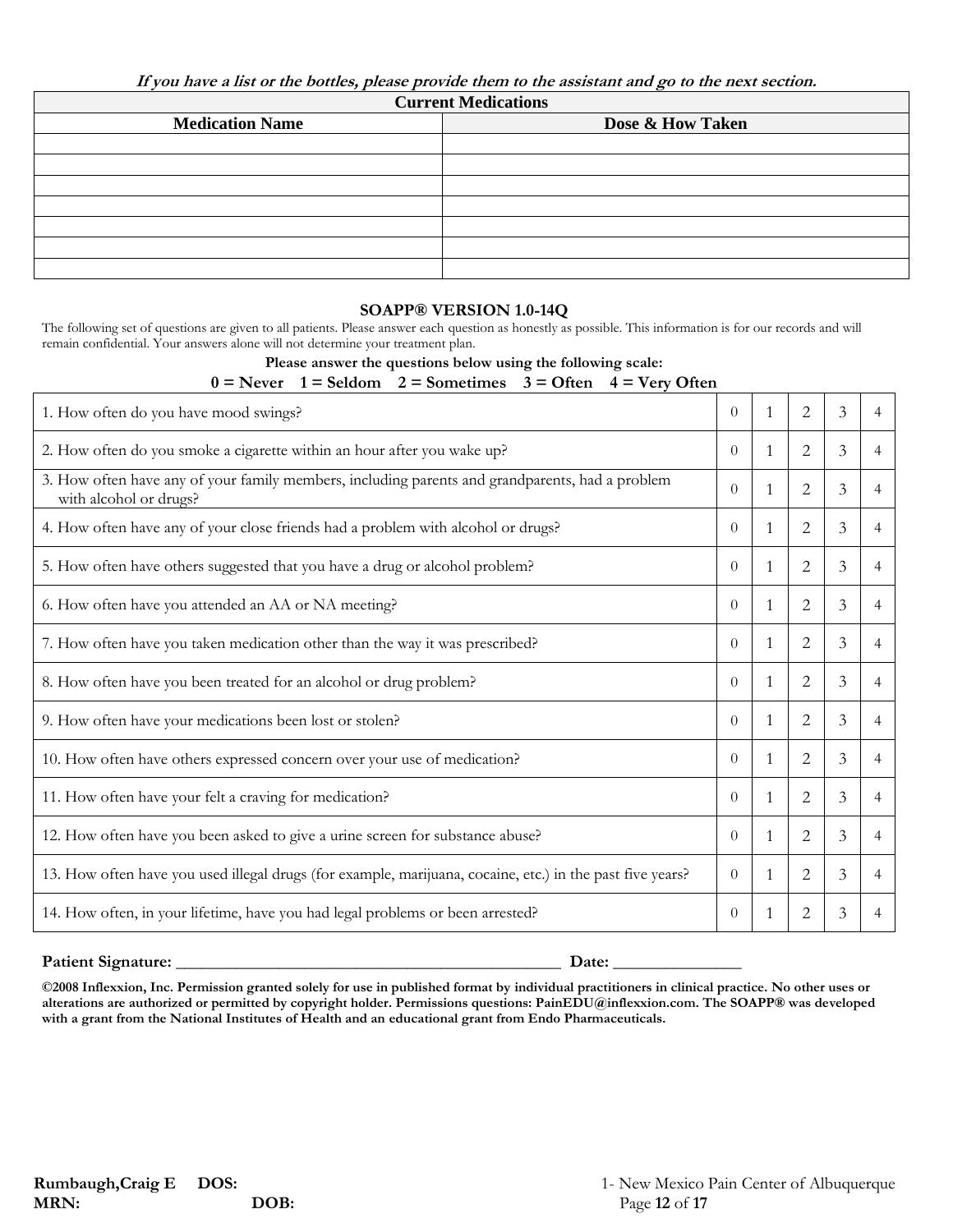| The Pain is Described as (Please $\checkmark$ all that apply) |  |           |  |             |  |           |  |            |  |  |
|---------------------------------------------------------------|--|-----------|--|-------------|--|-----------|--|------------|--|--|
| Aching                                                        |  | Gnawing   |  | Penetration |  | Stabbing  |  | Tiring     |  |  |
| Burning                                                       |  | Miserable |  | Pressure    |  | Tender    |  | Twisting   |  |  |
| Cramping                                                      |  | Nagging   |  | Sharp       |  | Throbbing |  | Unbearable |  |  |
| Dull                                                          |  | Numb      |  | Shocking    |  | Tingling  |  | Other:     |  |  |

| The Pain Interferes With (Please $\checkmark$ all that apply) |  |             |  |               |  |  |  |  |
|---------------------------------------------------------------|--|-------------|--|---------------|--|--|--|--|
| Enjoyment of Life                                             |  | Mood        |  | Relationships |  |  |  |  |
| <b>General Activity</b>                                       |  | Normal Work |  | Sleep         |  |  |  |  |
| None                                                          |  | Other:      |  |               |  |  |  |  |

| The Pain is Aggravated By (Please $\checkmark$ all that apply) |  |                   |  |         |  |                     |  |  |  |  |
|----------------------------------------------------------------|--|-------------------|--|---------|--|---------------------|--|--|--|--|
| Cold                                                           |  | Cough             |  | Heat    |  | Lifting             |  |  |  |  |
| Lying Down                                                     |  | Physical Activity |  | Sitting |  | Sitting to Standing |  |  |  |  |
| Standing                                                       |  | Vomiting          |  | Walking |  | Other:              |  |  |  |  |

| The Pain is Improved By (Please $\checkmark$ all that apply) |  |                        |  |                  |  |         |  |  |  |
|--------------------------------------------------------------|--|------------------------|--|------------------|--|---------|--|--|--|
| Position Changes<br>Cold<br>Standing<br>Massage              |  |                        |  |                  |  |         |  |  |  |
| Heat                                                         |  | Nothing                |  | Physical Therapy |  | Walking |  |  |  |
| Interventional Procedures                                    |  | <b>OTC</b> Medications |  | Rest             |  | Other:  |  |  |  |
| Lying Down                                                   |  | Pain Medications       |  | Sitting          |  |         |  |  |  |

| Previous Imaging Studies (Please √ all that apply) |                         |  |  |  |  |  |
|----------------------------------------------------|-------------------------|--|--|--|--|--|
| Type                                               | Body Area/Facility/When |  |  |  |  |  |
| Bone Scan                                          |                         |  |  |  |  |  |
| CT Scan                                            |                         |  |  |  |  |  |
| <b>MRI</b>                                         |                         |  |  |  |  |  |
| X-Ray                                              |                         |  |  |  |  |  |
| Ultrasound                                         |                         |  |  |  |  |  |
| None                                               |                         |  |  |  |  |  |
| Other                                              |                         |  |  |  |  |  |

| Previous Medications (Please $\checkmark$ all that apply) |                                   |  |  |  |  |  |  |
|-----------------------------------------------------------|-----------------------------------|--|--|--|--|--|--|
| <b>Type of Medication</b>                                 | <b>Side Effects of Medication</b> |  |  |  |  |  |  |
| None                                                      |                                   |  |  |  |  |  |  |
| Muscle Relaxants                                          | $\Box$ None $\Box$ Other:         |  |  |  |  |  |  |
| Neuropathic Agents                                        | $\Box$ None $\Box$ Other:         |  |  |  |  |  |  |
| NSAIDs (nonsteroidal anti-inflammatory drugs)             | $\Box$ None $\Box$ Other:         |  |  |  |  |  |  |
| Opioids                                                   | $\Box$ None $\Box$ Other:         |  |  |  |  |  |  |
| OTC Medications (over the counter)                        | $\Box$ None $\Box$ Other: $\_\_$  |  |  |  |  |  |  |
| <b>Steroids</b>                                           | $\Box$ None $\Box$ Other:         |  |  |  |  |  |  |
| Other Medication(s)                                       | $\Box$ None $\Box$ Other:         |  |  |  |  |  |  |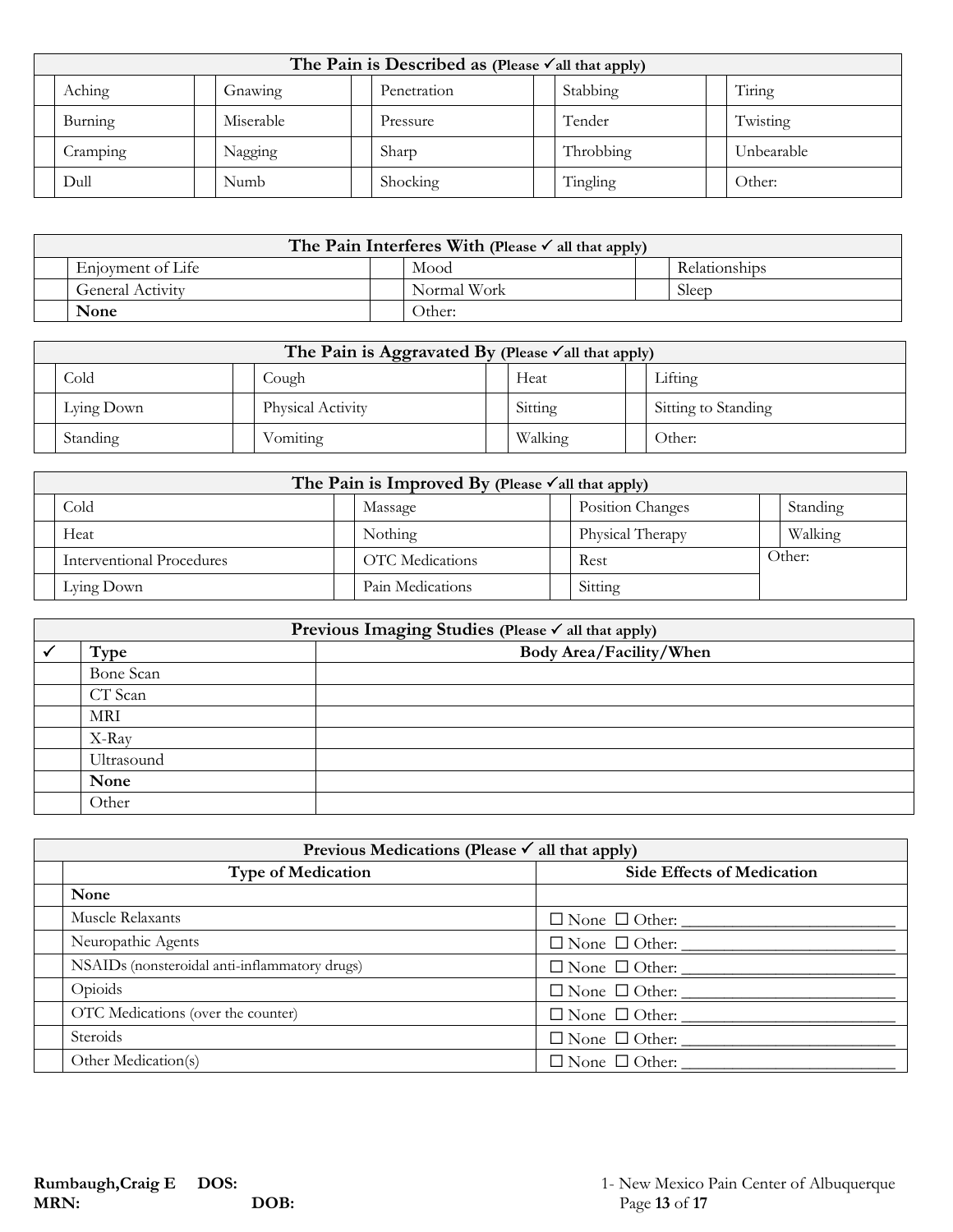| <b>Physical Therapy</b>                                                                                                                             |  |  |  |  |  |  |  |  |  |
|-----------------------------------------------------------------------------------------------------------------------------------------------------|--|--|--|--|--|--|--|--|--|
| $\Box$ Have Never Attended $\Box$ Yes, Have Previously Attended (please answer the questions below):                                                |  |  |  |  |  |  |  |  |  |
| (The following questions are important when requesting authorization for procedures)                                                                |  |  |  |  |  |  |  |  |  |
| Body part treated: $\Box$ Neck $\Box$ Low Back $\Box$ Shoulder(s)<br>$\Box$ Knee(s)<br>$\Box$ Ankle(s)                                              |  |  |  |  |  |  |  |  |  |
|                                                                                                                                                     |  |  |  |  |  |  |  |  |  |
| When did you receive the Physical Therapy? (Month / Year) $\frac{1}{2}$                                                                             |  |  |  |  |  |  |  |  |  |
| Times per week? $\Box$ 1 $\Box$ 2 $\Box$ 3 $\Box$ 4 $\Box$ 5<br>$\Box$ 6<br>$\Box$ 7                                                                |  |  |  |  |  |  |  |  |  |
| How long? $\Box$ 1 Month $\Box$ 2 Months $\Box$ 3 Months $\Box$ 4 Months $\Box$ 5 Months $\Box$ 6 Months $\Box$ Other:                              |  |  |  |  |  |  |  |  |  |
| Relief received from Physical Therapy?                                                                                                              |  |  |  |  |  |  |  |  |  |
| $\Box$ 10% $\Box$ 20%<br>$\Box$ 30%<br>$\Box$ 40% $\Box$ 50% $\Box$ 60%<br>$\Box$ 70%<br>$1.0\%$<br>$\Box$ 80%<br>$\perp$<br>$90\%$<br>$\Box 100\%$ |  |  |  |  |  |  |  |  |  |

|              | Previous Pain Treatments Tried (Please $\checkmark$ all that apply) |                                     |  |  |  |  |  |
|--------------|---------------------------------------------------------------------|-------------------------------------|--|--|--|--|--|
| $\checkmark$ | <b>Type of Procedure</b>                                            | When / Where / Percentage of Relief |  |  |  |  |  |
|              | Epidural/Steroid Shots                                              |                                     |  |  |  |  |  |
|              | Joint Injection(s)                                                  |                                     |  |  |  |  |  |
|              | Kyphoplasty/Vertebroplasty                                          |                                     |  |  |  |  |  |
|              | Medial Branch Blocks                                                |                                     |  |  |  |  |  |
|              | Nerve Block(s)                                                      |                                     |  |  |  |  |  |
|              | Pain Pump                                                           |                                     |  |  |  |  |  |
|              | Radiofrequency Ablation                                             |                                     |  |  |  |  |  |
|              | Neurostimulation                                                    |                                     |  |  |  |  |  |
|              | None                                                                |                                     |  |  |  |  |  |
|              | Other(s):                                                           |                                     |  |  |  |  |  |

| Past Medical History (Please √ all that apply)                     |  |                   |                     |                     |              |                     |        |                 |  |  |
|--------------------------------------------------------------------|--|-------------------|---------------------|---------------------|--------------|---------------------|--------|-----------------|--|--|
| Fibromyalgia<br>High Cholesterol<br><b>CHF</b><br>Anxiety Disorder |  |                   |                     |                     |              |                     |        | Osteoarthritis  |  |  |
| Arrythmia                                                          |  | Clotting Disorder |                     | <b>GERD</b>         |              | <b>HIV Positive</b> |        | Osteoporosis    |  |  |
| Asthma                                                             |  | Depression        |                     | <b>Heart Attack</b> |              | Kidney Disease      |        | Pacemaker       |  |  |
| <b>Bowel Disorders</b>                                             |  | Diabetes          |                     | Hepatitis C         |              | Liver Disease       |        | Seizures        |  |  |
| Drug Abuse<br>Cancer                                               |  |                   | High Blood Pressure |                     | Lung Disease |                     | Stroke |                 |  |  |
| <b>NONE</b><br>Other:                                              |  |                   |                     |                     |              |                     |        | Thyroid Disease |  |  |

| Allergies (Please $\checkmark$ all that apply) |             |  |                                               |  |  |  |  |  |
|------------------------------------------------|-------------|--|-----------------------------------------------|--|--|--|--|--|
| None/NKDA                                      | Penicillin  |  | Latex                                         |  |  |  |  |  |
| Iodine                                         | Sulfa Drugs |  | NSAIDs (Nonsteroidal anti-inflammatory drugs) |  |  |  |  |  |
| Other:                                         |             |  |                                               |  |  |  |  |  |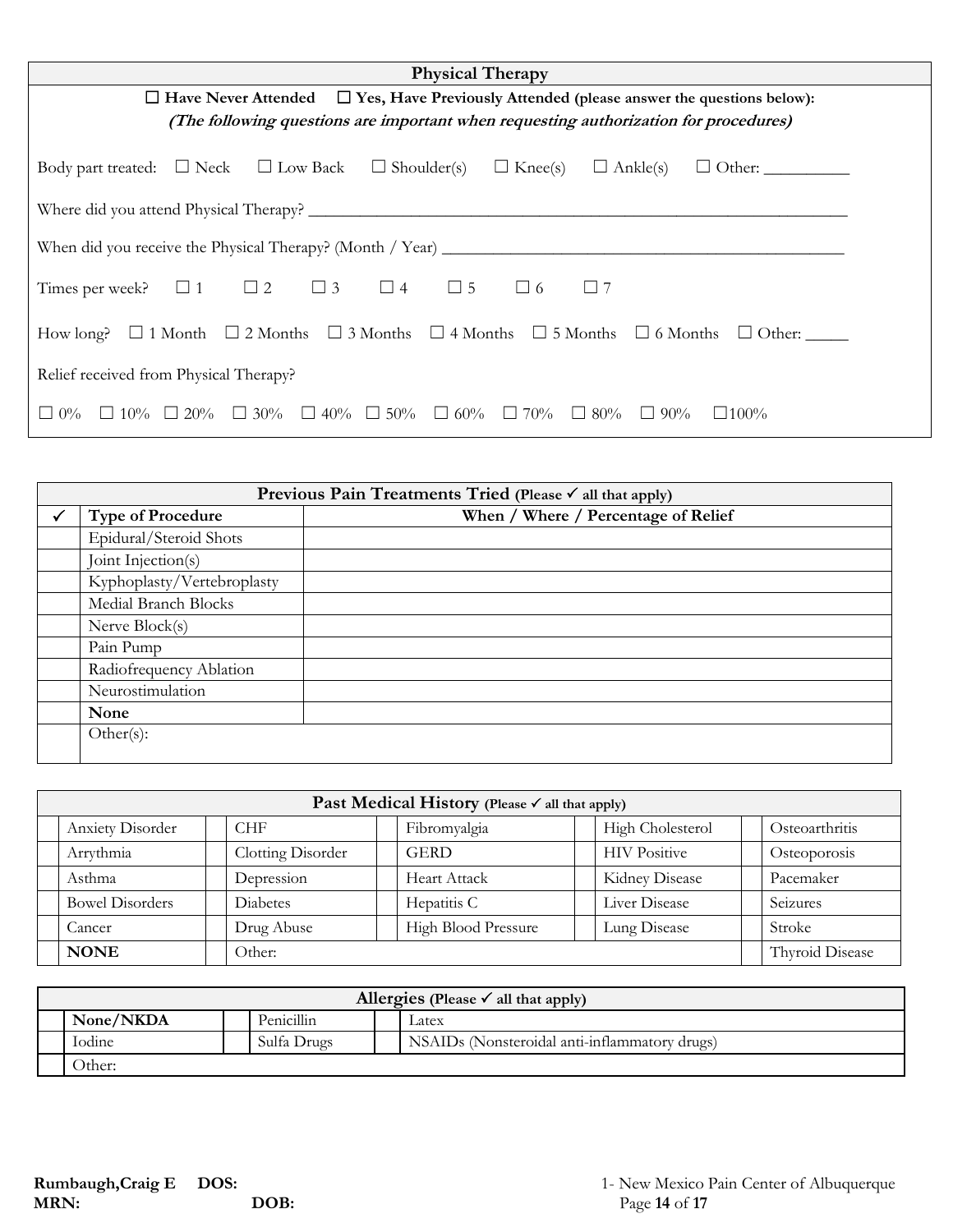| Past Surgical History (Please √ all that apply) |                              |                                             |            |  |  |  |  |  |  |
|-------------------------------------------------|------------------------------|---------------------------------------------|------------|--|--|--|--|--|--|
|                                                 | Procedure                    | Number of Procedures / Side / Other Details | Month/Year |  |  |  |  |  |  |
|                                                 | Appendectomy                 |                                             |            |  |  |  |  |  |  |
|                                                 | C-Section                    |                                             |            |  |  |  |  |  |  |
|                                                 | Cervical Fusion              |                                             |            |  |  |  |  |  |  |
|                                                 | Cholecystectomy              |                                             |            |  |  |  |  |  |  |
|                                                 | Heart Bypass                 |                                             |            |  |  |  |  |  |  |
|                                                 | Heart Stent                  |                                             |            |  |  |  |  |  |  |
|                                                 | Knee Replacement             |                                             |            |  |  |  |  |  |  |
|                                                 | Kyphoplasty/Vertebroplasty   |                                             |            |  |  |  |  |  |  |
|                                                 | Lumbar Fusion                |                                             |            |  |  |  |  |  |  |
|                                                 | Pacemaker                    |                                             |            |  |  |  |  |  |  |
|                                                 | Thyroidectomy                |                                             |            |  |  |  |  |  |  |
|                                                 | <b>No Previous Surgeries</b> |                                             |            |  |  |  |  |  |  |
|                                                 | Other:                       |                                             |            |  |  |  |  |  |  |

\_\_\_\_\_\_\_\_\_\_\_\_\_\_\_\_\_\_\_\_\_\_\_\_\_\_\_\_\_\_\_\_\_\_\_\_\_\_\_\_\_\_\_\_\_\_\_\_\_\_\_\_\_\_\_\_\_\_\_\_\_\_\_\_\_\_\_\_\_\_\_\_\_\_\_\_\_\_\_\_\_\_\_\_\_\_\_\_\_\_\_\_\_

# Have you been hospitalized within the last 3 Months? □ No □ Yes

If yes, please provide location & reason: \_\_\_\_\_\_\_\_\_\_\_\_\_\_\_\_\_\_\_\_\_\_\_\_\_\_\_\_\_\_\_\_\_\_\_\_\_\_\_\_\_\_\_\_\_\_\_\_\_\_\_\_\_\_\_\_\_\_\_\_\_

| Family History (Please $\checkmark$ all that apply)                                                                                                                                                                                                                                                                                                |                                                                                                                                               |        |                 |                       |              |                          |               |       |
|----------------------------------------------------------------------------------------------------------------------------------------------------------------------------------------------------------------------------------------------------------------------------------------------------------------------------------------------------|-----------------------------------------------------------------------------------------------------------------------------------------------|--------|-----------------|-----------------------|--------------|--------------------------|---------------|-------|
| Family<br>Member                                                                                                                                                                                                                                                                                                                                   | <b>Status</b>                                                                                                                                 | Cancer | <b>Diabetes</b> | Heart<br>Attack       | Hypertension | Mental<br><b>Illness</b> | <b>Stroke</b> | Other |
| Mother                                                                                                                                                                                                                                                                                                                                             | $\Box$ Alive $\Box$ Deceased<br>$\Box$ Unknown                                                                                                |        |                 |                       |              |                          |               |       |
| Father                                                                                                                                                                                                                                                                                                                                             | $\Box$ Alive $\Box$ Deceased<br>$\Box$ Unknown                                                                                                |        |                 |                       |              |                          |               |       |
| Siblings                                                                                                                                                                                                                                                                                                                                           | $\Box$ Alive $\Box$ Deceased<br>$\Box$ Unknown $\Box$ N/A                                                                                     |        |                 |                       |              |                          |               |       |
| Other                                                                                                                                                                                                                                                                                                                                              |                                                                                                                                               |        |                 |                       |              |                          |               |       |
|                                                                                                                                                                                                                                                                                                                                                    |                                                                                                                                               |        |                 | <b>Social History</b> |              |                          |               |       |
| Highest Education/Degree Completed: $\square$ Elementary/Middle School $\square$ High School $\square$ GED $\square$ Technical School<br>$\Box$ Associates Degree $\Box$ Bachelor's Degree $\Box$ Post Graduate Degree $\Box$ MD $\Box$ JD $\Box$ Other:<br><b>Employment Status?</b> $\Box$ Not Currently Employed $\Box$ Retired $\Box$ Disabled |                                                                                                                                               |        |                 |                       |              |                          |               |       |
|                                                                                                                                                                                                                                                                                                                                                    |                                                                                                                                               |        |                 |                       |              |                          |               |       |
|                                                                                                                                                                                                                                                                                                                                                    | Do you have Children? $\Box$ No $\Box$ Yes, $\Box$ 1 $\Box$ 2 $\Box$ 3 $\Box$ 4 $\Box$ 5 $\Box$ 6 $\Box$ 7 $\Box$ 8 $\Box$ 9 $\Box$ 10 $\Box$ |        |                 |                       |              |                          |               |       |
|                                                                                                                                                                                                                                                                                                                                                    | <b>Do you drink caffeine?</b> $\Box$ No $\Box$ Yes, $\Box$ On occasion $\Box$ 1-2 cups per day $\Box$ 3 or more per day                       |        |                 |                       |              |                          |               |       |
| <b>Do you exercise?</b> $\Box$ No $\Box$ Yes - what type: $\Box$ Walking $\Box$ Jogging $\Box$ Weights $\Box$ Yoga $\Box$ Other                                                                                                                                                                                                                    |                                                                                                                                               |        |                 |                       |              |                          |               |       |
| How often?<br>$\Box$ Never $\Box$ Occasionally $\Box$ 1-2/week $\Box$ 3-4/week $\Box$ 4-5/week $\Box$ 5-7/week                                                                                                                                                                                                                                     |                                                                                                                                               |        |                 |                       |              |                          |               |       |
| Do you currently use recreational drugs? $\square$ No $\square$ Yes: $\square$ Marijuana $\square$ Heroin $\square$ Cocaine $\square$ MDMA $\square$ Other:                                                                                                                                                                                        |                                                                                                                                               |        |                 |                       |              |                          |               |       |
|                                                                                                                                                                                                                                                                                                                                                    | Marital Status: $\square$ Single $\square$ Married $\square$ Divorced $\square$ Widowed                                                       |        |                 |                       |              |                          |               |       |

**Do you currently smoke?** ☐ No ☐ Yes **(if yes, please answer questions below):**

**Tobacco Use:**

**MRN: DOB:** Page **15** of **17**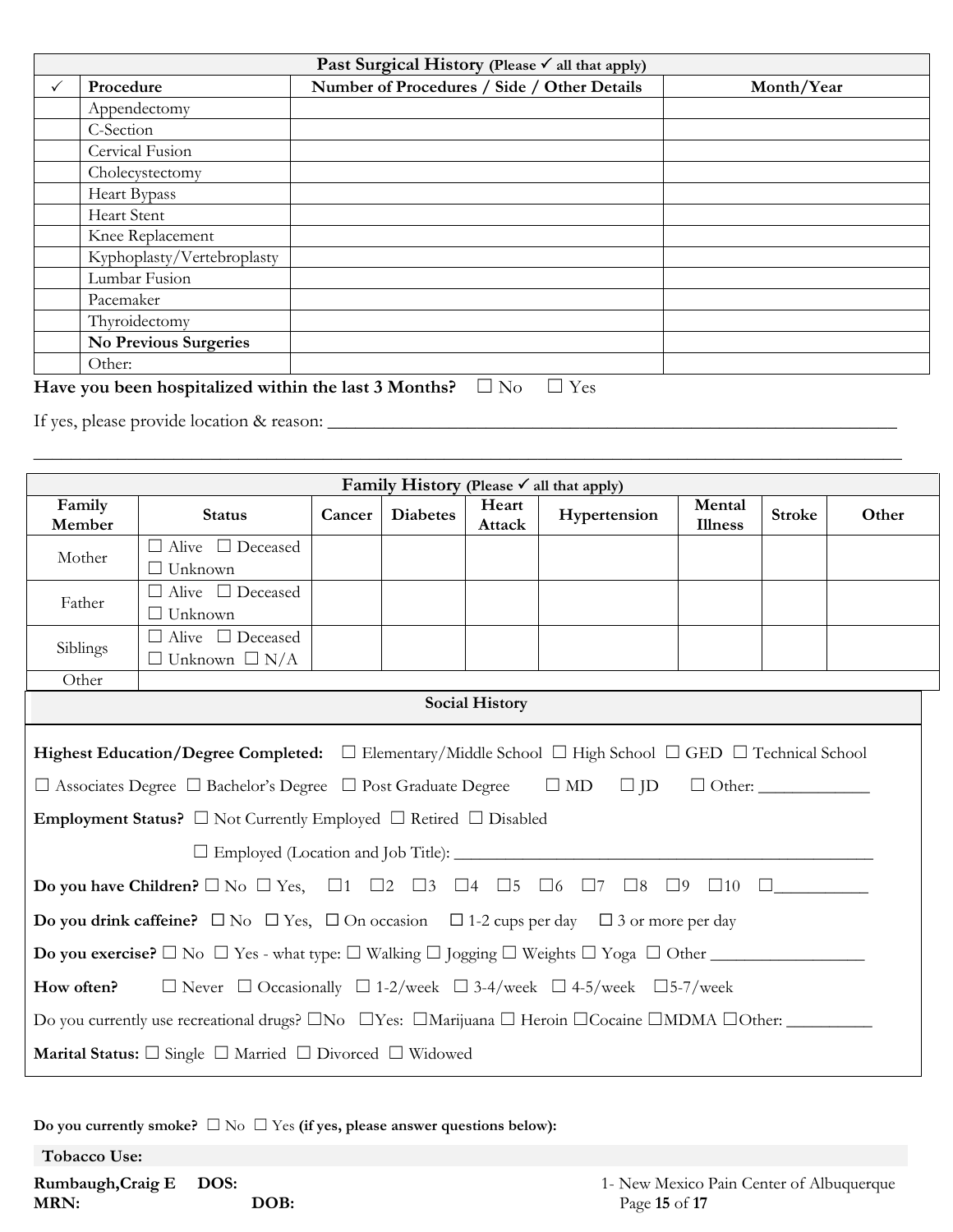| How soon after you wake do you smoke? $\Box$ within 5 minutes $\Box$ within 1st hour $\Box$ more than 1 hour                                                                                                                       |  |  |  |  |  |  |  |
|------------------------------------------------------------------------------------------------------------------------------------------------------------------------------------------------------------------------------------|--|--|--|--|--|--|--|
| $\Box$ 5 or less $\Box$ 6 - 10 $\Box$ 11 - 20 $\Box$ 21+<br>How many cigarettes a day?                                                                                                                                             |  |  |  |  |  |  |  |
| Are you interested in quitting? $\Box$ Ready to Quit $\Box$ Thinking about Quitting $\Box$ No, Not Ready to Quit                                                                                                                   |  |  |  |  |  |  |  |
| In the last year have you consumed alcohol? $\Box$ No $\Box$ Yes (if yes, please answer questions below):                                                                                                                          |  |  |  |  |  |  |  |
| <b>Alcohol Use:</b>                                                                                                                                                                                                                |  |  |  |  |  |  |  |
| <b>How often?</b> $\Box$ Monthly or Less $\Box$ 2-4 times per month $\Box$ 2-3 times per week $\Box$ 4+times per week                                                                                                              |  |  |  |  |  |  |  |
| $\mathcal{L}$ , and a set of the set of the set of the set of the set of the set of the set of the set of the set of the set of the set of the set of the set of the set of the set of the set of the set of the set of the set of |  |  |  |  |  |  |  |

| <b>Trum</b> of the specifical control of the specifical control $\Box$ 2-3 times per week $\Box$ 4+ times per week |  |                                      |  |
|--------------------------------------------------------------------------------------------------------------------|--|--------------------------------------|--|
| <b>How many in a typical day?</b> $\Box$ 0-2/day $\Box$ 3-4/day $\Box$ 5-6/day $\Box$ 7-9/day $\Box$ 10+/day       |  |                                      |  |
| How often did you have 6 or more drinks in one occasion? $\Box$ Never $\Box$ Less than monthly $\Box$ Monthly      |  |                                      |  |
|                                                                                                                    |  | $\Box$ Weekly $\Box$ Daily/Most Days |  |

# **Review of Systems**

**Please √ all that apply** 

| <b>CONSTITUTIONAL</b>         | <b>GASTROENTEROLOGY</b>    | <b>MUSCULOSKELETAL</b>                                  |  |
|-------------------------------|----------------------------|---------------------------------------------------------|--|
| Unexpected Weight Gain        | Abdominal Pain             | Muscle Pain                                             |  |
| <b>Unexpected Weight Loss</b> | Nausea                     | Joint Pain                                              |  |
| Fatigue                       | Diarrhea                   | Joint Swelling                                          |  |
| Insomnia                      | Constipation               | Joint Redness                                           |  |
| Fever                         | <b>Blood</b> in Stool      | <b>None</b>                                             |  |
| <b>None</b>                   | <b>None</b>                | <b>HEMATOLOGY</b>                                       |  |
| <b>HEENT</b>                  | <b>FEMALE REPRODUCTIVE</b> | <b>History of Stroke</b>                                |  |
| Throat Pain                   | Pregnant                   | <b>Blood Clots</b>                                      |  |
| Ear Pain                      | Post Menopausal            | Abnormal Bleeding                                       |  |
| Change in Vision              | <b>Breast Pain</b>         | <b>None</b>                                             |  |
| <b>None</b>                   | <b>None</b>                | <b>NEUROLOGY</b>                                        |  |
| <b>CARDIOLOGY</b>             | <b>MALE REPRODUCTIVE</b>   | Difficulty Walking                                      |  |
| Chest Pain                    | Diminished Sexual Drive    | Headaches                                               |  |
| Pacemaker                     | <b>None</b>                | Tingling                                                |  |
| Irregular Heartbeat           | <b>UROLOGY</b>             | <b>Numbness</b>                                         |  |
| Leg Swelling                  | Painful Urination          | Seizures                                                |  |
| <b>None</b>                   | Difficulty Urinating       | <b>None</b>                                             |  |
| <b>RESPIRATORY</b>            | Urinary Incontinence       | <b>PSYCHOLOGY</b>                                       |  |
| Shortness of Breath           | Blood in Urine             | Depression                                              |  |
| Cough                         | <b>None</b>                | Bipolar                                                 |  |
| <b>None</b>                   | <b>ENDOCRINOLOGY</b>       | Anxiety                                                 |  |
|                               | <b>Excessive Thirst</b>    | Suicidal Ideation                                       |  |
|                               | <b>Excessive Urination</b> | <b>None</b>                                             |  |
| Other Concerns:               | <b>None</b>                | History of Psychiatric Hospitalization:<br>$\square$ No |  |
|                               |                            | ⊠Yes (When & Where):                                    |  |
|                               |                            |                                                         |  |
|                               |                            |                                                         |  |
|                               |                            |                                                         |  |